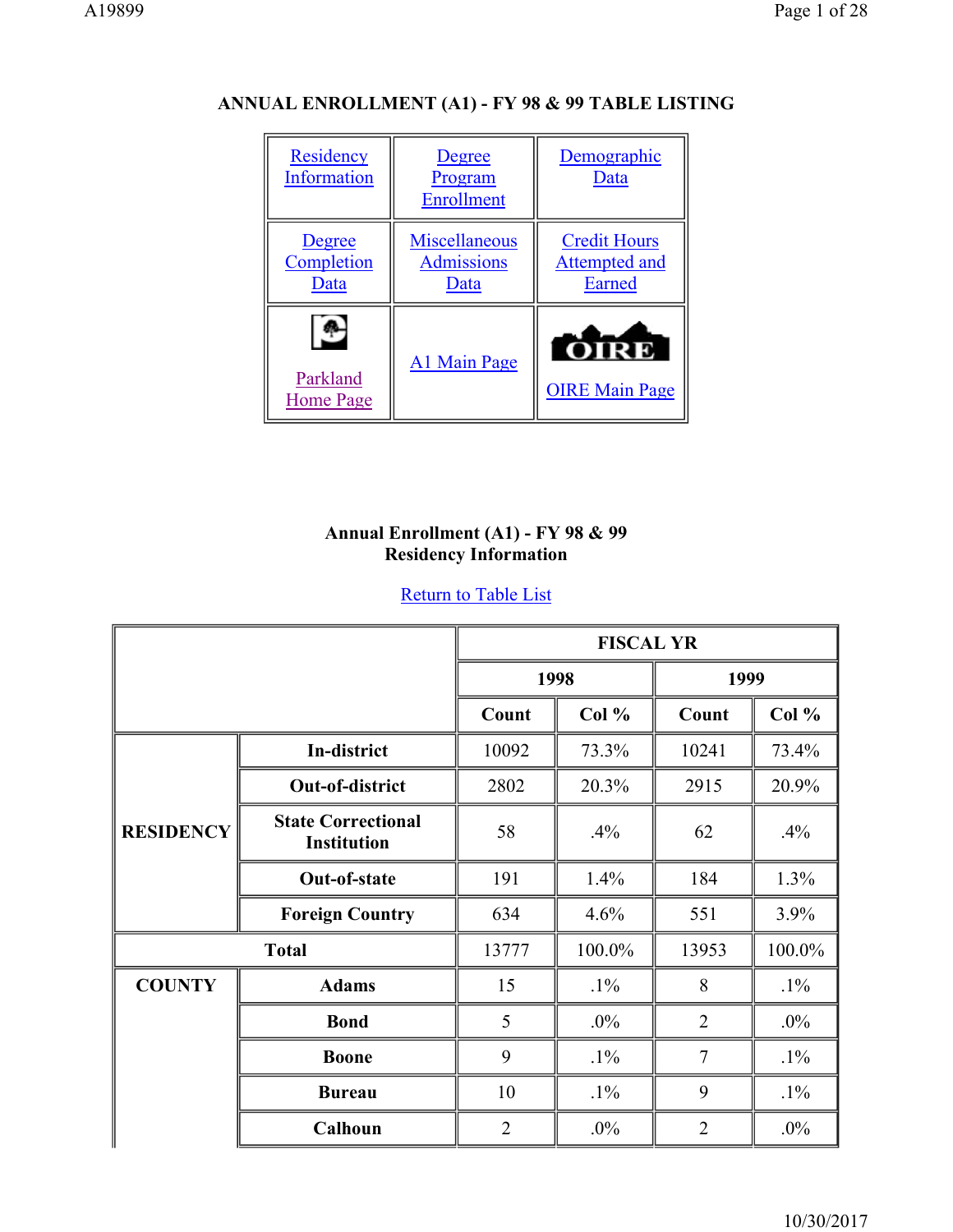| Carroll           | 3              | .0%    | $\overline{4}$ | .0%     |
|-------------------|----------------|--------|----------------|---------|
| Cass              | 6              | $.0\%$ | 5              | $.0\%$  |
| Champaign         | 8068           | 58.6%  | 8309           | 59.5%   |
| <b>Christian</b>  | 15             | $.1\%$ | 21             | $.2\%$  |
| <b>Clark</b>      | 9              | $.1\%$ | 18             | $.1\%$  |
| Clay              | $\overline{2}$ | $.0\%$ | 5              | $.0\%$  |
| <b>Clinton</b>    | 5              | $.0\%$ | 9              | $.1\%$  |
| <b>Coles</b>      | 68             | $.5\%$ | 82             | .6%     |
| <b>Cook</b>       | 920            | 6.7%   | 910            | 6.5%    |
| <b>Crawford</b>   | 10             | $.1\%$ | 14             | $.1\%$  |
| <b>Cumberland</b> | 9              | $.1\%$ | 11             | $.1\%$  |
| De Kalb           | 16             | $.1\%$ | 15             | $.1\%$  |
| De Witt           | 142            | 1.0%   | 123            | .9%     |
| <b>Douglas</b>    | 503            | 3.7%   | 481            | 3.4%    |
| Du Page           | 157            | 1.1%   | 155            | 1.1%    |
| <b>Edgar</b>      | 34             | $.2\%$ | 40             | .3%     |
| <b>Edwards</b>    | $\mathbf{1}$   | $.0\%$ |                |         |
| Effingham         | 47             | .3%    | 39             | .3%     |
| Fayette           | $\overline{2}$ | $.0\%$ | $\overline{4}$ | $.0\%$  |
| Ford              | 439            | 3.2%   | 422            | $3.0\%$ |
| Franklin          | $\overline{3}$ | $.0\%$ | $\overline{4}$ | $.0\%$  |
| <b>Fulton</b>     | 6              | $.0\%$ | 5              | $.0\%$  |
| Gallatin          | $\mathbf{1}$   | $.0\%$ |                |         |
| Greene            | $\overline{2}$ | $.0\%$ | $\mathfrak{Z}$ | $.0\%$  |
| Grundy            | 20             | $.1\%$ | 6              | $.0\%$  |
| <b>Hamilton</b>   | $\mathbf{1}$   | $.0\%$ |                |         |
| Hancock           | $\overline{2}$ | $.0\%$ | $\overline{2}$ | $.0\%$  |
| Henderson         | $\overline{2}$ | $.0\%$ | $\overline{2}$ | $.0\%$  |
| <b>Henry</b>      | 14             | $.1\%$ | 16             | $.1\%$  |
| <b>Iroquois</b>   | 186            | 1.4%   | 200            | 1.4%    |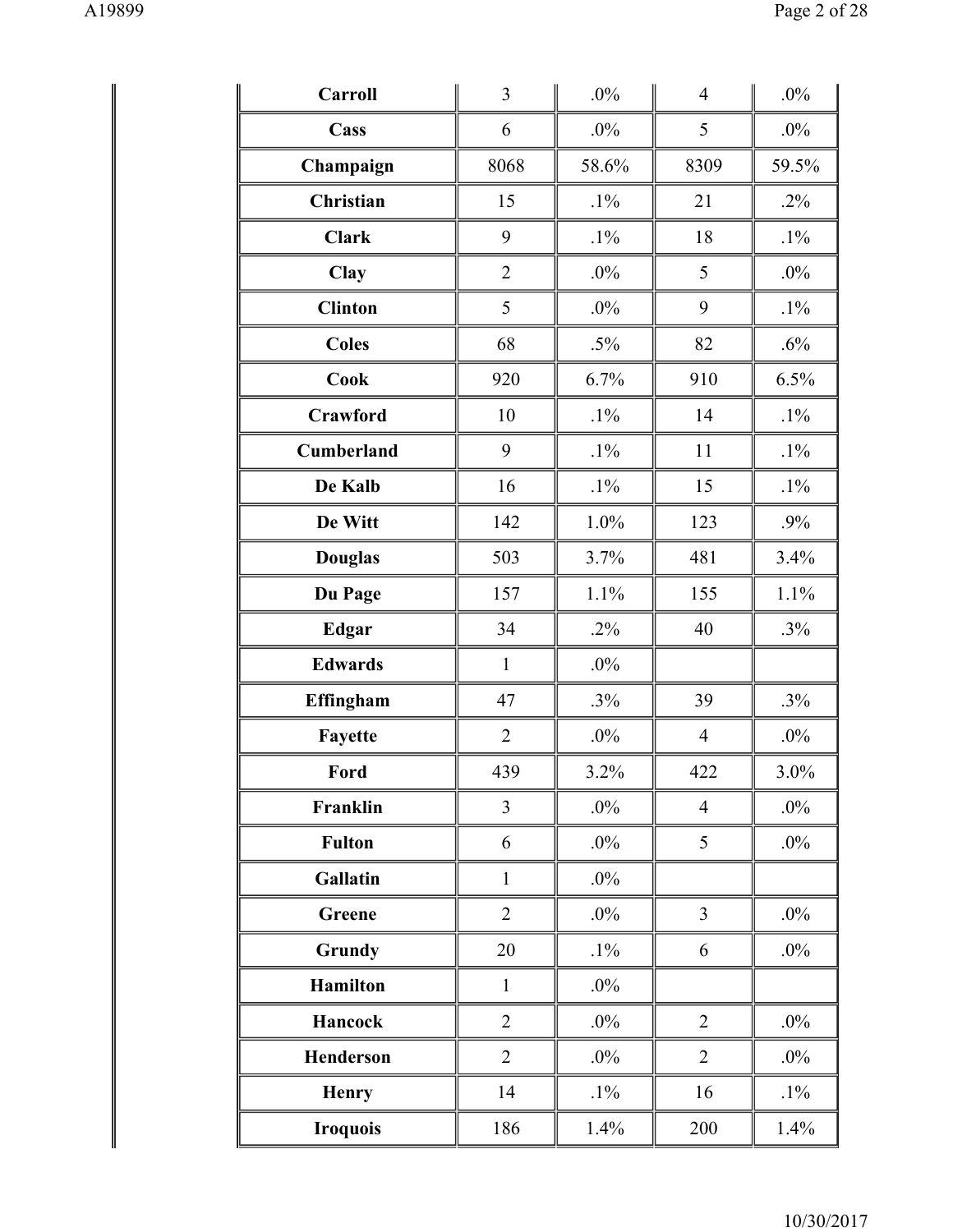| <b>Jackson</b>    | 5              | .0%    | $\tau$         | $.1\%$ |
|-------------------|----------------|--------|----------------|--------|
| <b>Jasper</b>     | 5              | $.0\%$ | 10             | $.1\%$ |
| <b>Jefferson</b>  | $\mathbf{1}$   | $.0\%$ | 8              | $.1\%$ |
| <b>Jersey</b>     | $\overline{2}$ | $.0\%$ | $\mathbf{1}$   | $.0\%$ |
| <b>Jo Daviess</b> | 5              | $.0\%$ | $\overline{4}$ | $.0\%$ |
| Kane              | 68             | $.5\%$ | 52             | .4%    |
| Kankakee          | 73             | $.5\%$ | 82             | .6%    |
| Kendall           | 11             | $.1\%$ | 11             | $.1\%$ |
| Knox              | 10             | $.1\%$ | $\overline{4}$ | $.0\%$ |
| Lake              | 118            | .9%    | 118            | .8%    |
| <b>La Salle</b>   | 28             | $.2\%$ | 19             | $.1\%$ |
| Lee               | 5              | $.0\%$ | $\tau$         | $.1\%$ |
| Livingston        | 100            | $.7\%$ | 146            | 1.0%   |
| Logan             | 20             | $.1\%$ | 20             | $.1\%$ |
| McDonough         | 6              | $.0\%$ | 13             | $.1\%$ |
| <b>McHenry</b>    | 34             | $.2\%$ | 27             | $.2\%$ |
| <b>McLean</b>     | 296            | 2.1%   | 331            | 2.4%   |
| <b>Macon</b>      | 105            | $.8\%$ | 118            | $.8\%$ |
| Macoupin          | 8              | $.1\%$ | 8              | $.1\%$ |
| <b>Madison</b>    | 29             | $.2\%$ | 27             | $.2\%$ |
| <b>Marion</b>     | 9              | $.1\%$ | 9              | $.1\%$ |
| <b>Marshall</b>   | $\overline{2}$ | $.0\%$ | $\overline{2}$ | $.0\%$ |
| <b>Mason</b>      | 8              | $.1\%$ | 6              | $.0\%$ |
| Menard            | 6              | $.0\%$ | 14             | $.1\%$ |
| <b>Mercer</b>     | $\overline{2}$ | $.0\%$ | $\overline{3}$ | $.0\%$ |
| <b>Monroe</b>     | $\overline{4}$ | $.0\%$ | $\overline{3}$ | $.0\%$ |
| <b>Montgomery</b> | 8              | $.1\%$ | 6              | $.0\%$ |
| Morgan            | 14             | $.1\%$ | 11             | $.1\%$ |
| <b>Moultrie</b>   | 16             | $.1\%$ | 17             | $.1\%$ |
| Ogle              | 6              | $.0\%$ | $\mathfrak{Z}$ | $.0\%$ |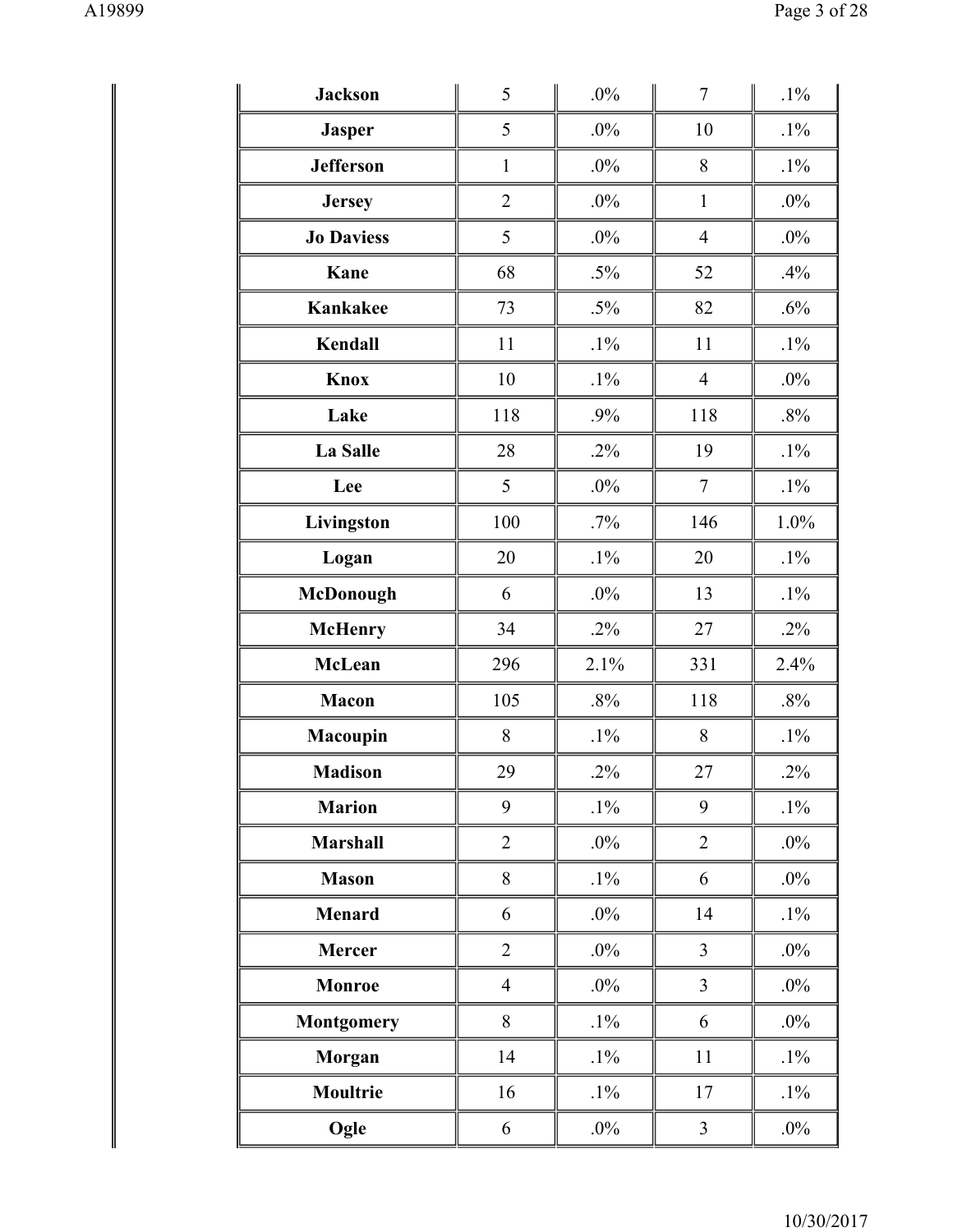| Peoria                  | 37             | $.3\%$  | 34             | $.2\%$ |
|-------------------------|----------------|---------|----------------|--------|
| Perry                   | 5              | $.0\%$  | 5              | $.0\%$ |
| Piatt                   | 558            | 4.1%    | 561            | 4.0%   |
| <b>Pike</b>             | $\overline{4}$ | $.0\%$  | $\overline{2}$ | $.0\%$ |
| Pope                    |                |         | $\mathbf{1}$   | $.0\%$ |
| Putnam                  | $\overline{2}$ | $.0\%$  | $\overline{4}$ | $.0\%$ |
| Randolph                | $\overline{4}$ | $.0\%$  | $\overline{3}$ | $.0\%$ |
| Richland                | $\overline{2}$ | $.0\%$  | $\mathfrak{Z}$ | $.0\%$ |
| <b>Rock Island</b>      | 22             | $.2\%$  | 17             | $.1\%$ |
| St. Clair               | 30             | $.2\%$  | 27             | $.2\%$ |
| <b>Saline</b>           | 5              | $.0\%$  | $\overline{2}$ | $.0\%$ |
| Sangamon                | 48             | .3%     | 62             | .4%    |
| <b>Schuyler</b>         | 5              | $.0\%$  | $\overline{2}$ | $.0\%$ |
| <b>Scott</b>            |                |         | $\overline{4}$ | $.0\%$ |
| <b>Shelby</b>           | 8              | $.1\%$  | 21             | $.2\%$ |
| <b>Stark</b>            | $\mathbf{1}$   | $.0\%$  | $\mathbf{1}$   | $.0\%$ |
| <b>Stephenson</b>       | $\overline{7}$ | $.1\%$  | 8              | $.1\%$ |
| <b>Tazewell</b>         | 34             | $.2\%$  | 23             | $.2\%$ |
| <b>Vermilion</b>        | 249            | $1.8\%$ | 239            | 1.7%   |
| Wabash                  | $\overline{c}$ | $.0\%$  | $\mathfrak{Z}$ | $.0\%$ |
| Warren                  | 5              | $.0\%$  | $\overline{4}$ | $.0\%$ |
| Washington              | $\overline{2}$ | $.0\%$  | 3              | $.0\%$ |
| Wayne                   | $\overline{2}$ | .0%     | $\mathbf{1}$   | $.0\%$ |
| White                   | $\overline{2}$ | $.0\%$  | $\mathbf{1}$   | $.0\%$ |
| Whiteside               | 9              | $.1\%$  | 8              | $.1\%$ |
| Will                    | 73             | $.5\%$  | 58             | .4%    |
| Williamson              | $\overline{4}$ | $.0\%$  | $\overline{2}$ | $.0\%$ |
| Winnebago               | 25             | $.2\%$  | 20             | $.1\%$ |
| Woodford                | 11             | $.1\%$  | 17             | $.1\%$ |
| Correct/OOState/Foreign | 883            | 6.4%    | 797            | 5.7%   |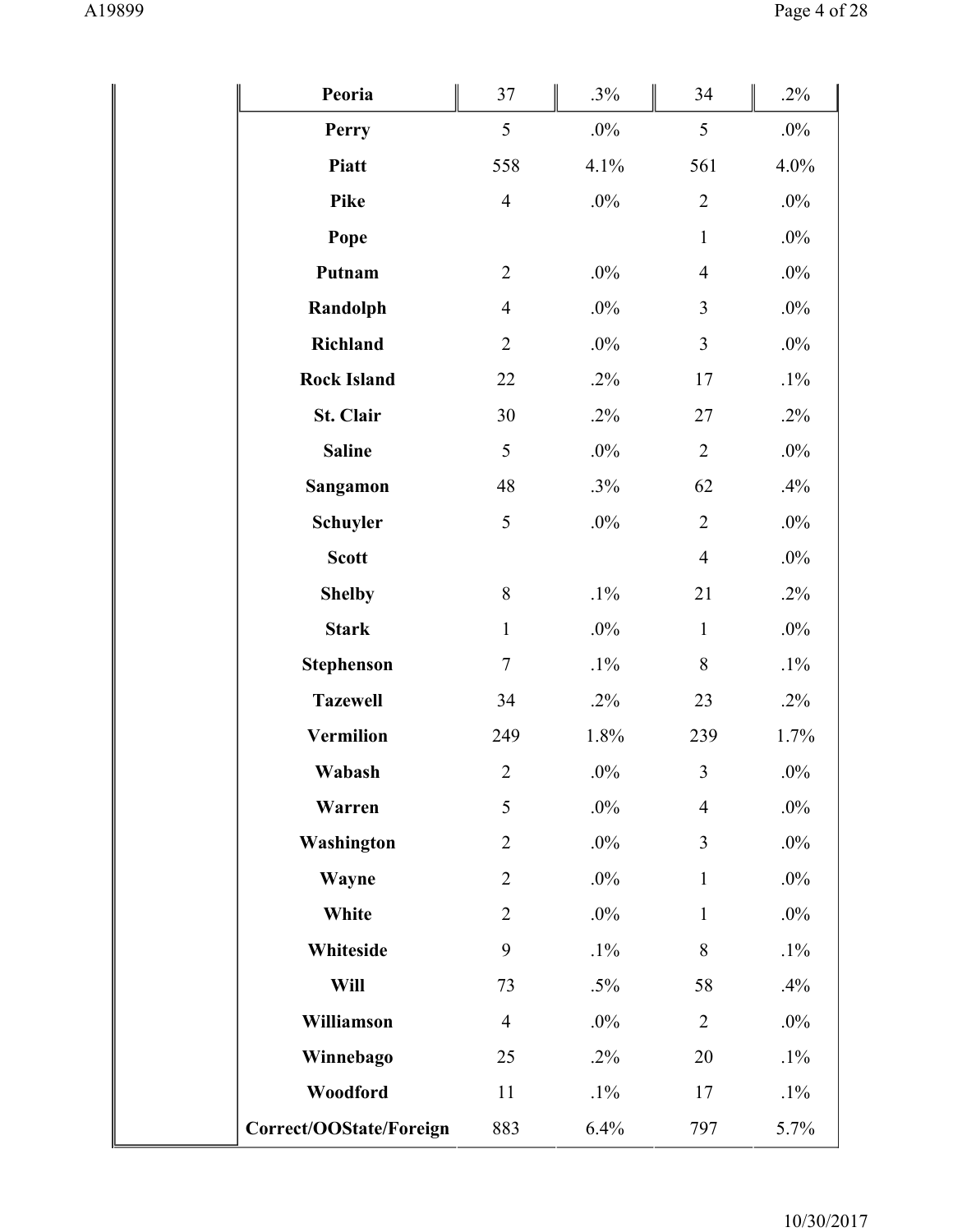|              | <b>Total</b>         | 13777          | $100.0\%$ | 13953          | $100.0\%$ |
|--------------|----------------------|----------------|-----------|----------------|-----------|
| <b>STATE</b> | <b>Not Reported</b>  | $\tau$         | $.1\%$    | 13             | $.1\%$    |
|              | Alabama              |                |           | $\mathbf{1}$   | $.0\%$    |
|              | Alaska               | $\overline{2}$ | $.0\%$    | $\mathbf{1}$   | $.0\%$    |
|              | Arizona              | $\mathbf{1}$   | $.0\%$    |                |           |
|              | <b>Arkansas</b>      |                |           | $\mathbf{1}$   | $.0\%$    |
|              | California           | 9              | $.1\%$    | $\tau$         | $.1\%$    |
|              | Colorado             | $\overline{2}$ | $.0\%$    |                |           |
|              | Connecticut          | $\overline{2}$ | $.0\%$    | $\overline{2}$ | $.0\%$    |
|              | <b>Delaware</b>      |                |           | $\mathbf{1}$   | $.0\%$    |
|              | Florida              | 3              | $.0\%$    | $\tau$         | $.1\%$    |
|              | Georgia              | $\overline{2}$ | $.0\%$    | 3              | $.0\%$    |
|              | Hawaii               | $\overline{2}$ | $.0\%$    | $\overline{2}$ | $.0\%$    |
|              | Idaho                |                |           | $\mathbf{1}$   | $.0\%$    |
|              | <b>Illinois</b>      | 12952          | 94.0%     | 13218          | 94.7%     |
|              | Indiana              | 38             | .3%       | 48             | $.3\%$    |
|              | Iowa                 | 5              | $.0\%$    | $\overline{2}$ | $.0\%$    |
|              | <b>Kansas</b>        | 3              | $.0\%$    | $\mathbf{1}$   | $.0\%$    |
|              | Kentucky             | $\mathbf{1}$   | $.0\%$    | $\mathfrak{Z}$ | $.0\%$    |
|              | Louisiana            | $\overline{4}$ | $.0\%$    | $\overline{4}$ | $.0\%$    |
|              | Maryland             | $\overline{4}$ | $.0\%$    | 5              | $.0\%$    |
|              | <b>Massachusetts</b> | $\overline{3}$ | $.0\%$    | $\overline{2}$ | $.0\%$    |
|              | Michigan             | $\overline{3}$ | $.0\%$    | $\tau$         | $.1\%$    |
|              | Minnesota            | $\overline{2}$ | $.0\%$    | $\overline{3}$ | $.0\%$    |
|              | Mississippi          | 5              | $.0\%$    | $\overline{2}$ | $.0\%$    |
|              | Missouri             | 19             | $.1\%$    | 15             | $.1\%$    |
|              | Nebraska             | $\overline{2}$ | $.0\%$    | $\overline{2}$ | $.0\%$    |
|              | <b>Nevada</b>        | $\overline{2}$ | $.0\%$    |                |           |
|              | <b>New Hampshire</b> |                |           | $\mathbf{1}$   | $.0\%$    |
|              | <b>New Jersey</b>    | $\overline{4}$ | $.0\%$    | $\overline{4}$ | $.0\%$    |
|              |                      |                |           |                |           |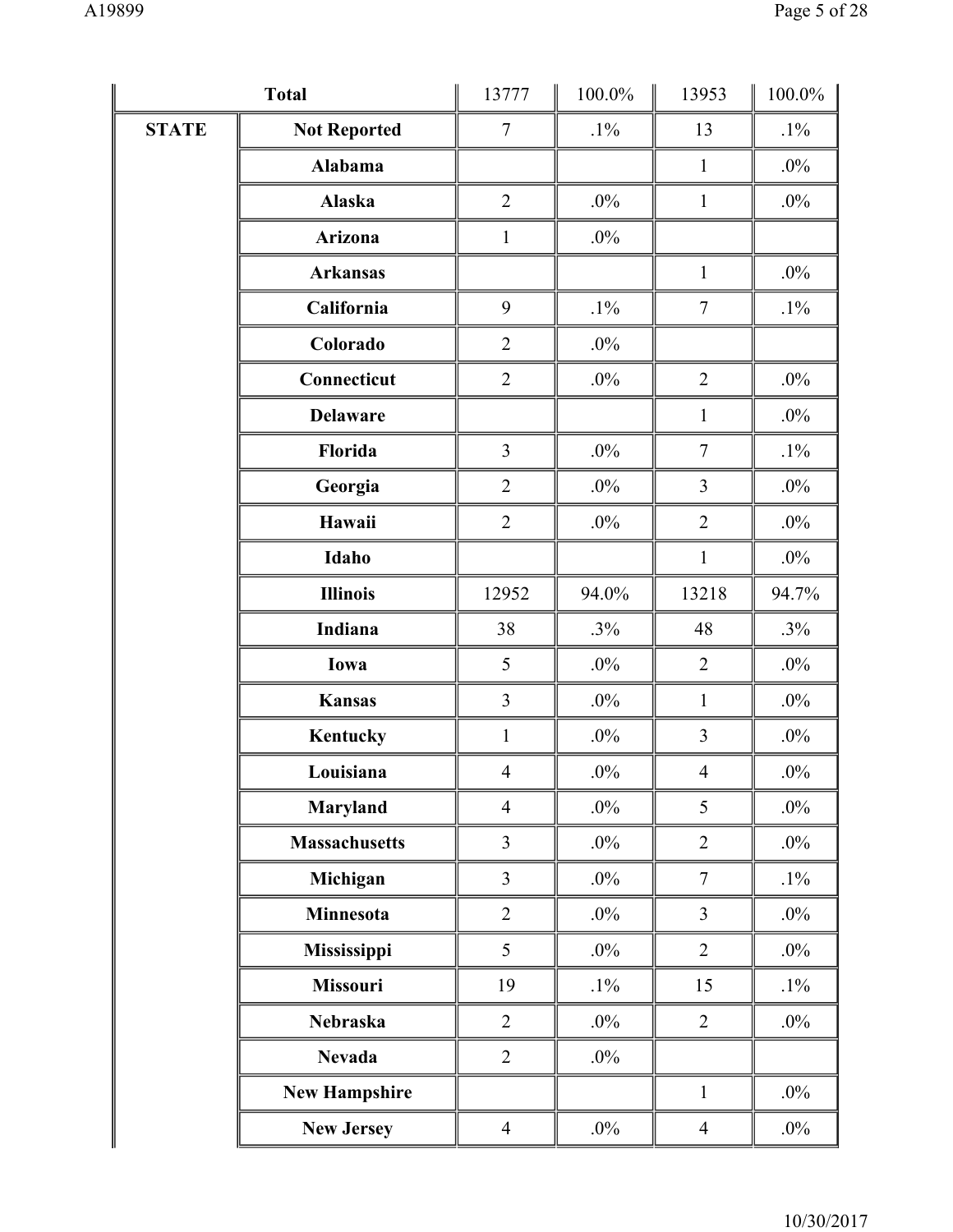|                                                                                                              | <b>New Mexico</b>     |                |        | $\mathbf{1}$   | $.0\%$    |  |
|--------------------------------------------------------------------------------------------------------------|-----------------------|----------------|--------|----------------|-----------|--|
|                                                                                                              | <b>New York</b>       | 8              | $.1\%$ | 8              | $.1\%$    |  |
|                                                                                                              | <b>North Carolina</b> | 3              | $.0\%$ |                |           |  |
|                                                                                                              | Ohio                  | 16             | $.1\%$ | 15             | $.1\%$    |  |
|                                                                                                              | Oklahoma              | $\overline{3}$ | $.0\%$ |                |           |  |
|                                                                                                              | Oregon                | $\mathbf{1}$   | $.0\%$ |                |           |  |
|                                                                                                              | Pennsylvania          | 5              | $.0\%$ | $\overline{4}$ | $.0\%$    |  |
|                                                                                                              | <b>S</b> Dakota       | $\overline{2}$ | $.0\%$ | $\mathbf{1}$   | $.0\%$    |  |
|                                                                                                              | <b>Tennessee</b>      | $\overline{3}$ | $.0\%$ | $\mathbf{1}$   | $.0\%$    |  |
|                                                                                                              | <b>Texas</b>          | 5              | .0%    | 5              | $.0\%$    |  |
|                                                                                                              | Virginia              | 8              | $.1\%$ | 3              | $.0\%$    |  |
|                                                                                                              | Washington            | $\overline{2}$ | $.0\%$ |                |           |  |
|                                                                                                              | W Virginia            | $\mathbf{1}$   | $.0\%$ |                |           |  |
|                                                                                                              | Wisconsin             | 9              | $.1\%$ | 8              | $.1\%$    |  |
|                                                                                                              | Foreign               | 634            | 4.6%   | 551            | 3.9%      |  |
|                                                                                                              | <b>Total</b>          | 13777          | 100.0% | 13953          | $100.0\%$ |  |
| Source:n:\\\iccb\a1\a1fy99.sps<br>Prepared by the Office of Institutional Research and Evaluation; 29 Jul 99 |                       |                |        |                |           |  |

#### **Annual Enrollment (A1) - FY 98 & 99 Degree Program Enrollment**

|                |                 | <b>FISCAL YR</b>        |        |       |        |
|----------------|-----------------|-------------------------|--------|-------|--------|
|                |                 |                         | 1998   |       | 1999   |
|                |                 | Col %<br>Count<br>Count |        | Col % |        |
| <b>PROGRAM</b> | <b>B ABMAAS</b> | 58                      | $.4\%$ | 63    | $.5\%$ |
|                | <b>BACCAAS</b>  | 170                     | 1.2%   | 142   | 1.0%   |
|                | <b>B ACCCER</b> | 22                      | $.2\%$ | 20    | $.1\%$ |
|                | <b>B AGBCER</b> | 3                       | $.0\%$ |       | $.0\%$ |
|                | <b>B BNKAAS</b> | 25                      | $.2\%$ | 14    | $.1\%$ |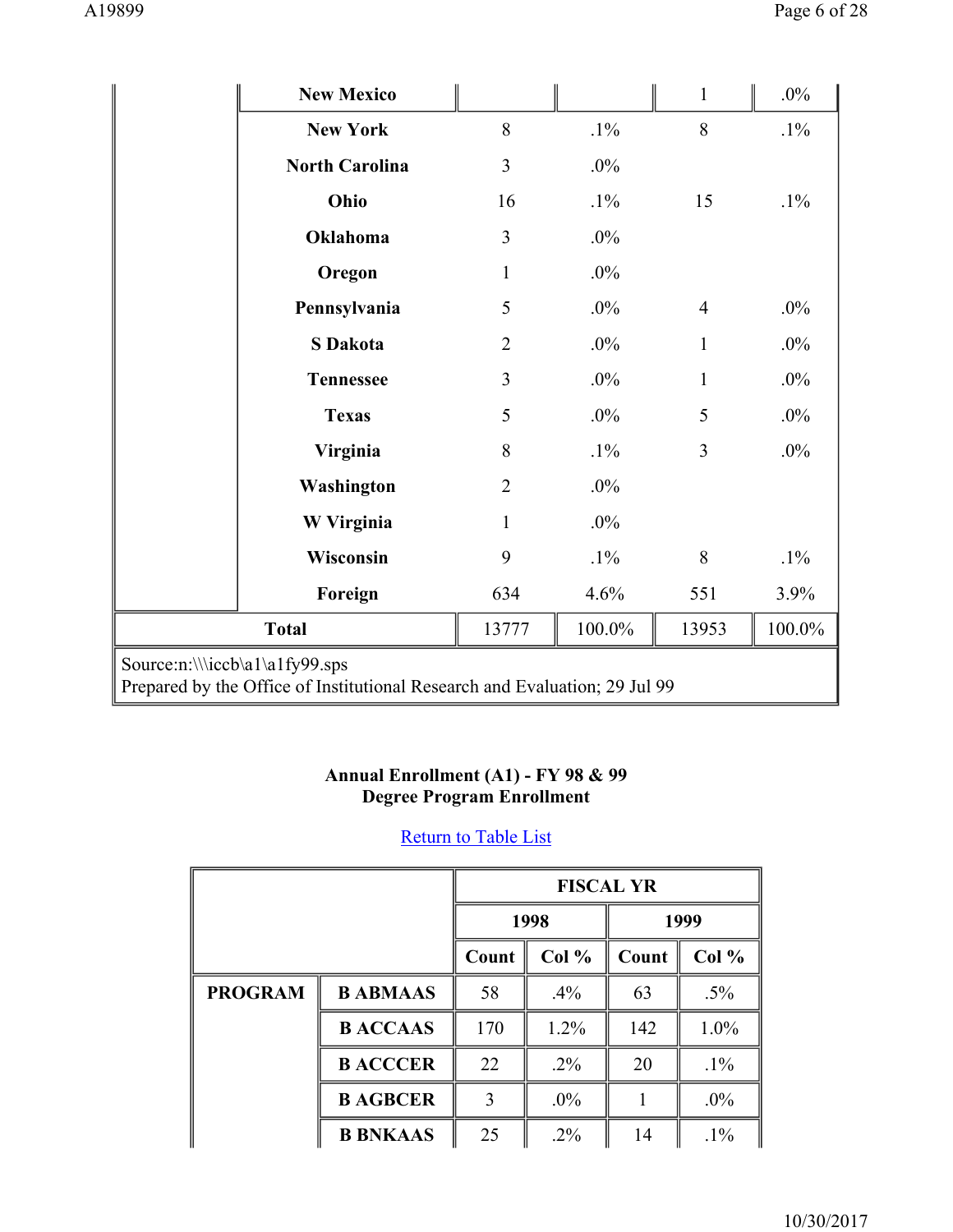| <b>B CMSAAS</b> | 104            | .8%    | 103            | $.7\%$ |
|-----------------|----------------|--------|----------------|--------|
| <b>B CPLAAS</b> | 68             | $.5\%$ | 78             | .6%    |
| <b>B CPMAAS</b> | 54             | .4%    | 57             | .4%    |
| <b>B CSMCER</b> | 31             | $.2\%$ | 36             | .3%    |
| <b>B EQMAAS</b> | 20             | $.1\%$ | 26             | $.2\%$ |
| <b>B EQMCER</b> | 3              | .0%    | $\overline{4}$ | .0%    |
| <b>B HIFCER</b> | $\overline{2}$ | $.0\%$ | 5              | $.0\%$ |
| <b>B HIHAAS</b> | 28             | $.2\%$ | 33             | $.2\%$ |
| <b>B HIMCER</b> | 7              | $.1\%$ | 3              | $.0\%$ |
| <b>B HIRAAS</b> | 31             | $.2\%$ | 35             | $.3\%$ |
| <b>B INDCER</b> | 15             | $.1\%$ | 21             | $.2\%$ |
| <b>B INTCER</b> | 12             | $.1\%$ | 9              | $.1\%$ |
| <b>B IPRCOC</b> | 3              | $.0\%$ | 1              | $.0\%$ |
| <b>B MGTAAS</b> | 173            | 1.3%   | 218            | 1.6%   |
| <b>B MKTAAS</b> | 54             | .4%    | 46             | $.3\%$ |
| <b>B OCAAAS</b> | 53             | .4%    | 50             | .4%    |
| <b>B OCDAAS</b> | $\mathbf{1}$   | .0%    |                |        |
| <b>B OCIAAS</b> | 34             | $.2\%$ | 37             | .3%    |
| <b>B OCLAAS</b> | 36             | .3%    | 28             | $.2\%$ |
| <b>B OCMAAS</b> | 28             | $.2\%$ | 23             | $.2\%$ |
| <b>B OCPCER</b> | 17             | $.1\%$ | 12             | $.1\%$ |
| <b>B OCTCER</b> | 12             | $.1\%$ | 12             | $.1\%$ |
| <b>B RESAAS</b> | 3              | $.0\%$ | 1              | $.0\%$ |
| <b>B RESCER</b> | $\mathbf{1}$   | $.0\%$ |                |        |
| <b>B RTLAAS</b> | 3              | $.0\%$ | 1              | $.0\%$ |
| <b>B TRACER</b> | 55             | .4%    | 42             | $.3\%$ |
| <b>E ACRCER</b> | 10             | $.1\%$ | 18             | $.1\%$ |
| <b>E AMTCER</b> | 14             | $.1\%$ | 9              | $.1\%$ |
| <b>E AUSCER</b> | 5              | $.0\%$ | 3              | $.0\%$ |
| <b>E AUTAAS</b> | 41             | .3%    | 59             | .4%    |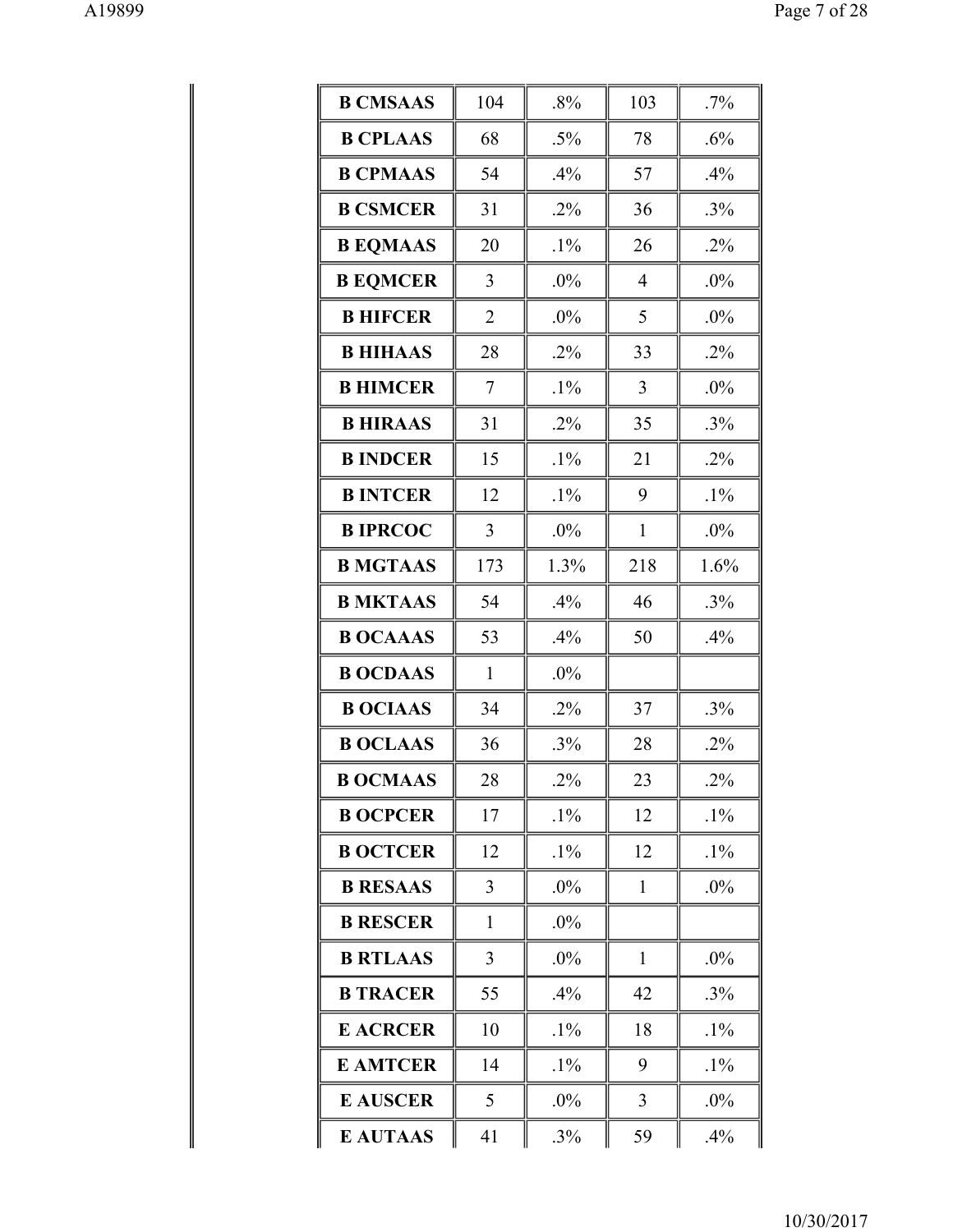| <b>E BCRCER</b> | 16             | $.1\%$ | 22             | $.2\%$ |
|-----------------|----------------|--------|----------------|--------|
| <b>E BIMAAS</b> | 8              | $.1\%$ | 14             | $.1\%$ |
| <b>E BRLCOC</b> | $\mathbf{1}$   | .0%    | $\mathbf{1}$   | .0%    |
| <b>E CDBAAS</b> | 11             | $.1\%$ | 13             | $.1\%$ |
| <b>E CDMAAS</b> | 71             | $.5\%$ | 71             | $.5\%$ |
| <b>E CIVCER</b> | 15             | $.1\%$ | 19             | $.1\%$ |
| <b>E CMDCER</b> | 8              | $.1\%$ | 13             | $.1\%$ |
| <b>E ECSAAS</b> | 44             | $.3\%$ | 36             | $.3\%$ |
| <b>E ELPCOC</b> | 16             | $.1\%$ | 10             | $.1\%$ |
| <b>E ELTAAS</b> | 49             | .4%    | 46             | $.3\%$ |
| <b>E ENOCOC</b> | $\overline{2}$ | $.0\%$ |                |        |
| <b>E ENSAES</b> | 244            | 1.8%   | 247            | 1.8%   |
| <b>E MFGAAS</b> | 21             | $.2\%$ | 33             | $.2\%$ |
| <b>E MFTCER</b> | 9              | $.1\%$ | 5              | .0%    |
| <b>E MPECOC</b> | $\overline{4}$ | .0%    | 4              | .0%    |
| <b>E MTMCER</b> | 10             | $.1\%$ | 6              | .0%    |
| <b>E PWTCOC</b> | 1              | .0%    |                |        |
| <b>E TACCOC</b> | 1              | .0%    | $\mathbf{1}$   | .0%    |
| <b>E TTTCOC</b> | 52             | .4%    | 61             | .4%    |
| <b>FAADAFA</b>  |                |        | 80             | .6%    |
| <b>F AAEAFA</b> | 14             | $.1\%$ | 9              | $.1\%$ |
| <b>F FAAAFA</b> | 74             | $.5\%$ |                |        |
| <b>F MCBAAS</b> | 25             | $.2\%$ | 40             | $.3\%$ |
| <b>F MCCAAS</b> | 14             | $.1\%$ | 13             | $.1\%$ |
| <b>F MCDAAS</b> | 60             | $.4\%$ | 69             | $.5\%$ |
| <b>F MCRAAS</b> | 9              | $.1\%$ | $\overline{2}$ | $.0\%$ |
| <b>F MCVAAS</b> | 51             | $.4\%$ | 29             | $.2\%$ |
| <b>F MSEAFA</b> | 35             | $.3\%$ | 26             | $.2\%$ |
| <b>F MSPAFA</b> | 26             | $.2\%$ | 24             | $.2\%$ |
|                 |                |        |                | $.2\%$ |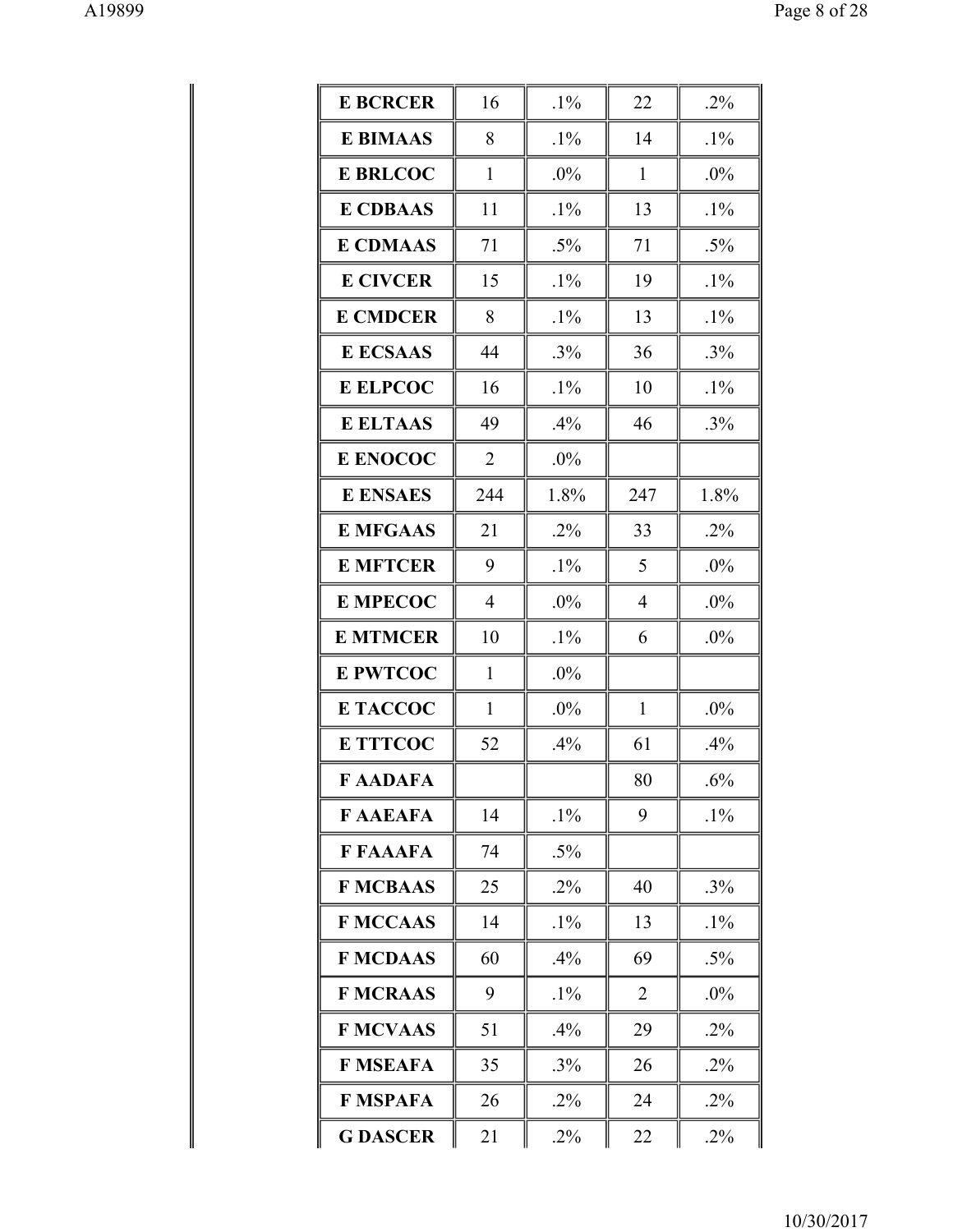| <b>G DHGAAS</b>      | 74             | $.5\%$ | 71             | $.5\%$ |
|----------------------|----------------|--------|----------------|--------|
| <b>GEMAAOP</b>       | $\overline{2}$ | $.0\%$ | 8              | $.1\%$ |
| <b>G EMPCOC</b>      | $\mathbf{1}$   | .0%    | 4              | $.0\%$ |
| <b>GOTAAAS</b>       | 38             | $.3\%$ | 30             | $.2\%$ |
| <b>G RTTAAS</b>      | 37             | $.3\%$ | 46             | $.3\%$ |
| <b>G SLPAAS</b>      |                |        | $\overline{2}$ | $.0\%$ |
| <b>G SURCER</b>      | 17             | $.1\%$ | 24             | $.2\%$ |
| <b>G VTTAAS</b>      | 72             | $.5\%$ | 66             | $.5\%$ |
| <b>G XRAAAS</b>      | 20             | $.1\%$ | 19             | $.1\%$ |
| <b>H GAAAA</b>       | 2119           | 15.4%  | 2051           | 14.7%  |
| <b>H GAACE</b>       | 2884           | 20.9%  | 3022           | 21.7%  |
| <b>M CGRCOC</b>      | 3              | $.0\%$ | $\mathbf{1}$   | $.0\%$ |
| <b>M CNAAAS</b>      | 136            | 1.0%   | 153            | 1.1%   |
| <b>M CNACER</b>      | 7              | $.1\%$ | $\overline{2}$ | $.0\%$ |
| <b>M NETCOC</b>      | 19             | $.1\%$ | 25             | $.2\%$ |
| <b>MOOSCOC</b>       | 5              | .0%    | 16             | $.1\%$ |
| <b>M VCGAAS</b>      | 20             | $.1\%$ | 8              | $.1\%$ |
| <b>M VGAAAS</b>      | 16             | $.1\%$ | 29             | $.2\%$ |
| <b>M VGPAAS</b>      | 12             | $.1\%$ | 17             | $.1\%$ |
| <b>M VWPAAS</b>      |                |        | 6              | $.0\%$ |
| <b>M WSAAAS</b>      |                |        | 5              | $.0\%$ |
| <b>M WSDAAS</b>      |                |        | 14             | $.1\%$ |
| <b>M WSPAAS</b>      |                |        | 14             | $.1\%$ |
| <b>N ASGAS</b>       | 1602           | 11.6%  | 1656           | 11.9%  |
| OCCUP019             | 28             | $.2\%$ | 23             | $.2\%$ |
| OCCUP <sub>069</sub> | 31             | $.2\%$ | 32             | $.2\%$ |
| OCCUP079             | 882            | 6.4%   | 783            | 5.6%   |
| <b>OCCUP089</b>      | 14             | $.1\%$ | 10             | $.1\%$ |
| <b>OCCUP109</b>      | 12             | $.1\%$ | 23             | $.2\%$ |
| OCCUP159             |                |        | 39             | $.3\%$ |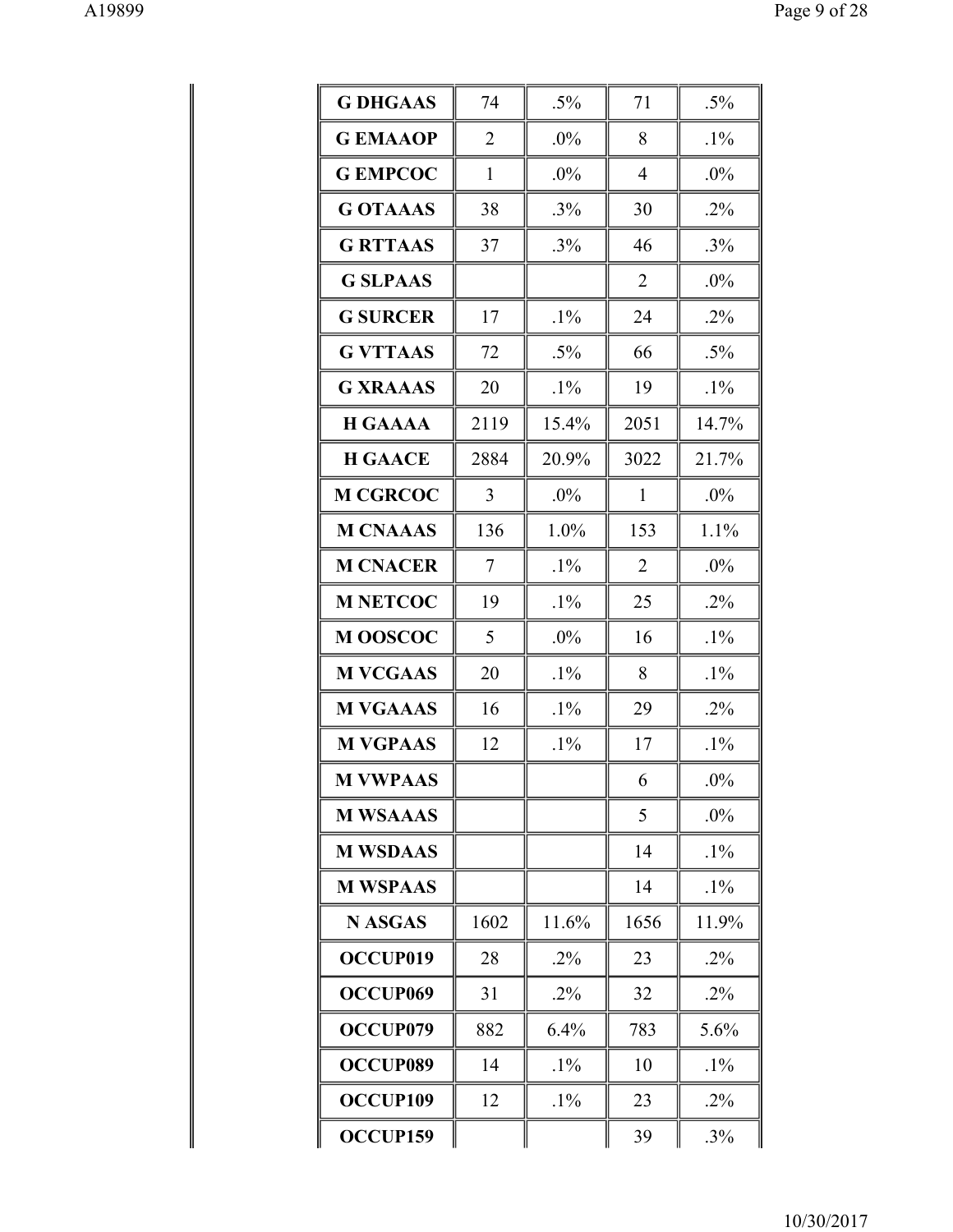| OCCUP179        | 583                      | $4.2\%$ | 652          | 4.7%    |
|-----------------|--------------------------|---------|--------------|---------|
| <b>OCCUP200</b> | 54                       | $.4\%$  | 37           | $.3\%$  |
| OCCUP210        | 171                      | 1.2%    | 101          | $.7\%$  |
| OCCUP439        | 30                       | $.2\%$  | 37           | $.3\%$  |
| OCCUP449        |                          |         | $\mathbf{1}$ | $.0\%$  |
| OCCUP469        | 14                       | $.1\%$  | 11           | $.1\%$  |
| OCCUP479        | 91                       | $.7\%$  | 97           | .7%     |
| OCCUP489        | 58                       | $.4\%$  | 41           | .3%     |
| OCCUP499        |                          |         | 2            | $.0\%$  |
| <b>R NASAOP</b> | 18                       | $.1\%$  | 53           | .4%     |
| <b>R NURAAS</b> | 313                      | 2.3%    | 269          | 1.9%    |
| <b>R PNGCER</b> | 30                       | $.2\%$  | 6            | $.0\%$  |
| <b>S CDACOC</b> | 16                       | $.1\%$  | 13           | $.1\%$  |
| <b>S CHDAAS</b> | 133                      | $1.0\%$ | 145          | 1.0%    |
| <b>S CJSAAS</b> | 140                      | $1.0\%$ | 134          | 1.0%    |
| <b>S FSTAAS</b> | 41                       | $.3\%$  | 43           | $.3\%$  |
| <b>S FSTCER</b> | $\overline{4}$           | $.0\%$  | 9            | $.1\%$  |
| <b>SHSTAAS</b>  |                          |         | 52           | $.4\%$  |
| VOCSK160        | 391                      | 2.8%    | 467          | 3.3%    |
| <b>VOCSK161</b> | 193                      | $1.4\%$ | 217          | 1.6%    |
| Y ABBCE         | 129                      | .9%     | 170          | 1.2%    |
| Y ABECE         | $\overline{2}$           | .0%     |              |         |
| Y ABICE         | 181                      | 1.3%    | 212          | 1.5%    |
| Y ASACE         | 344                      | 2.5%    | 322          | 2.3%    |
| Y ASECE         | $\mathbf{1}$             | .0%     |              |         |
| <b>Y ELACE</b>  | $\overline{\mathcal{L}}$ | $.1\%$  | 14           | $.1\%$  |
| Y ELBCE         | 15                       | $.1\%$  | 68           | $.5\%$  |
| <b>Y ELICE</b>  | $\overline{4}$           | .0%     | 31           | $.2\%$  |
| <b>Y GSUAGS</b> | 655                      | 4.8%    | 424          | $3.0\%$ |
| <b>Total</b>    | 13777                    | 100.0%  | 13953        | 100.0%  |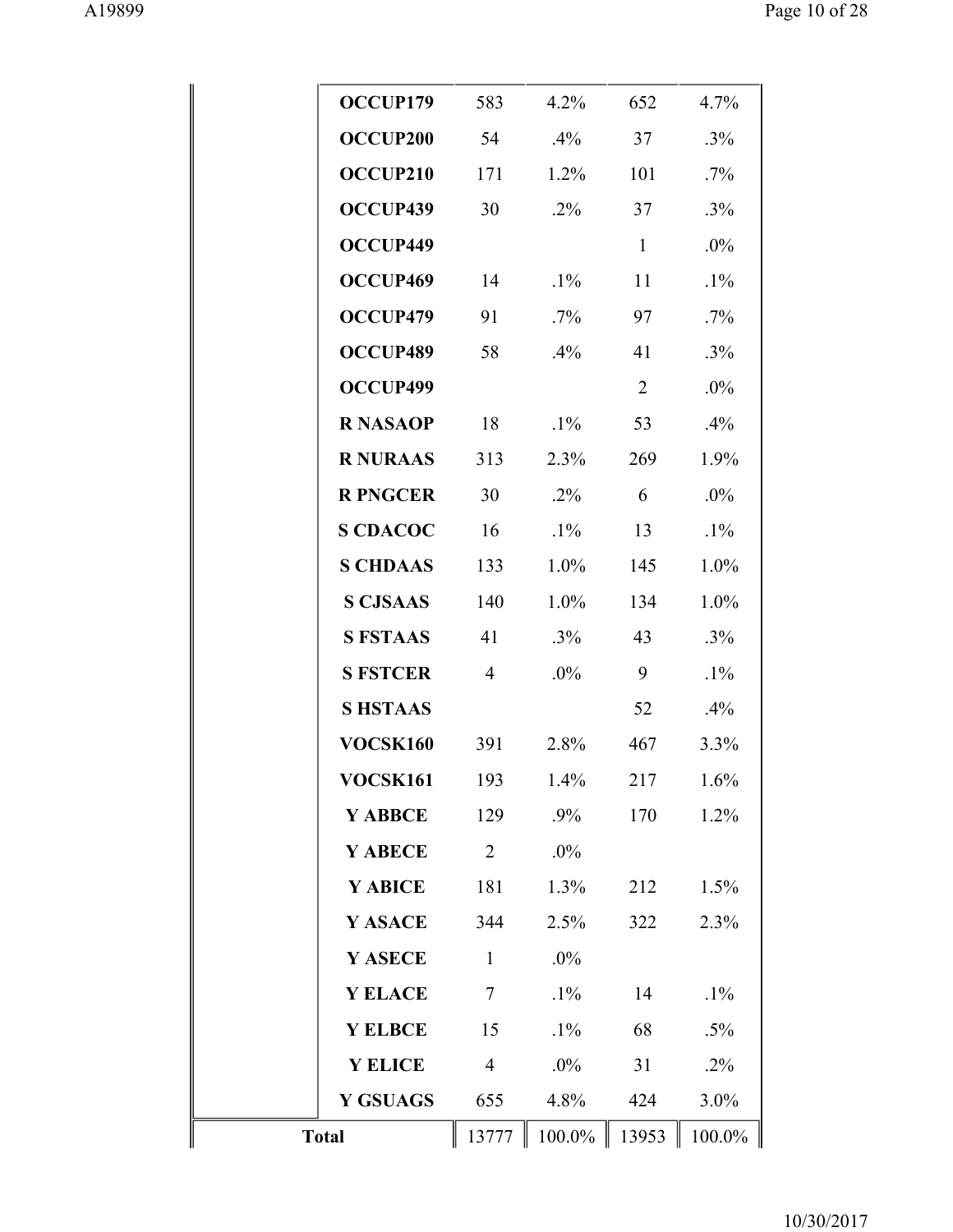Source:n:\\\iccb\a1\a1fy99.sps Prepared by the Office of Institutional Research and Evaluation; 29 Jul 99

## **Annual Enrollment (A1) - FY 98 & 99 Demographic Data**

|                       |                                          |              | <b>FISCAL YR</b> |       |        |
|-----------------------|------------------------------------------|--------------|------------------|-------|--------|
|                       |                                          | 1999<br>1998 |                  |       |        |
|                       |                                          | Count        | Col %            | Count | Col %  |
|                       | <b>Under 17</b>                          | 116          | $.8\%$           | 94    | $.7\%$ |
|                       | $17-20$ yrs old                          | 4405         | 32.0%            | 4520  | 32.4%  |
|                       | 21-24 yrs old                            | 3208         | 23.3%            | 3278  | 23.5%  |
| <b>AGE RANGE</b>      | 25-30 yrs old                            | 2059         | 14.9%            | 1990  | 14.3%  |
|                       | 31-39 yrs old                            | 1863         | 13.5%            | 1909  | 13.7%  |
|                       | 40-55 yrs old                            | 1780         | 12.9%            | 1781  | 12.8%  |
|                       | Over 55 yrs old                          | 346          | 2.5%             | 381   | 2.7%   |
| <b>Total</b>          |                                          | 13777        | 100.0%           | 13953 | 100.0% |
|                       | <b>Asian/Pacific Islander</b>            | 609          | 4.4%             | 647   | 4.6%   |
|                       | American<br><b>Indian/Alaskan Native</b> | 56           | .4%              | 52    | .4%    |
| <b>ETHNICITY/RACE</b> | <b>Black Non-Hispanic</b>                | 1713         | 12.4%            | 1789  | 12.8%  |
|                       | Hispanic                                 | 371          | 2.7%             | 381   | 2.7%   |
|                       | <b>White Non-Hispanic</b>                | 10349        | 75.1%            | 10495 | 75.2%  |
|                       | <b>Non-resident Alien</b>                | 679          | 4.9%             | 589   | 4.2%   |
| <b>Total</b>          |                                          | 13777        | 100.0%           | 13953 | 100.0% |
|                       | <b>Male</b>                              | 6092         | 44.2%            | 6102  | 43.7%  |
| <b>SEX</b>            | Female                                   | 7685         | 55.8%            | 7851  | 56.3%  |
| <b>Total</b>          |                                          | 13777        | 100.0%           | 13953 | 100.0% |
| <b>Current Intent</b> | Prepare for transfer to<br>4 yr coll     | 3972         | 28.8%            | 3970  | 28.5%  |
|                       |                                          |              |                  |       |        |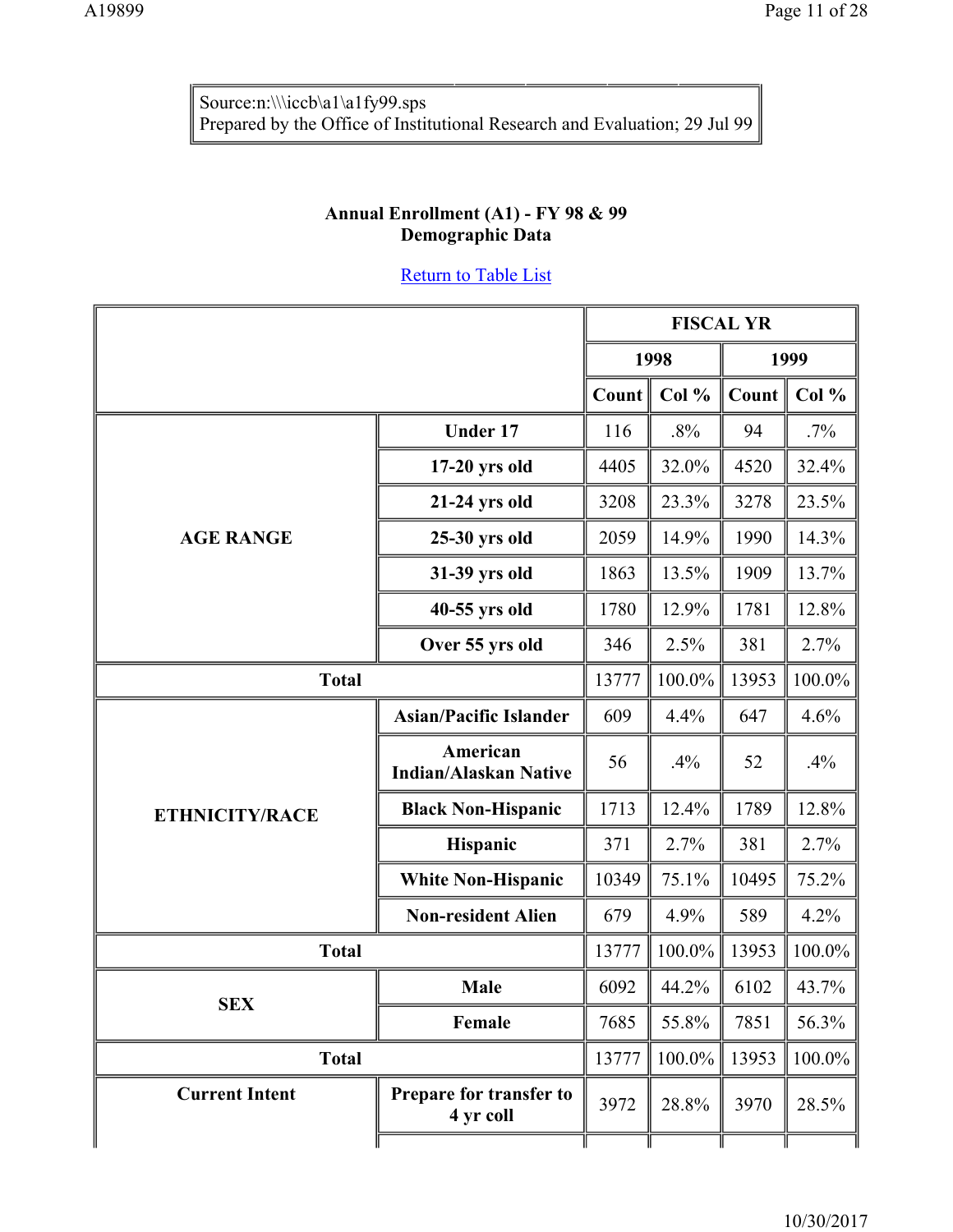|                                     | <b>Improve skills for</b><br>present job                      |       | 4.7%   | 603   | 4.3%   |
|-------------------------------------|---------------------------------------------------------------|-------|--------|-------|--------|
|                                     | Prepare for future job<br>immediately after<br>attending P    | 2731  | 19.8%  | 2529  | 18.1%  |
|                                     | <b>Prepare for GED or</b><br>improve basic academic<br>skills | 136   | 1.0%   | 125   | .9%    |
|                                     | Personal interest - not<br>career oriented                    | 773   | 5.6%   | 831   | 6.0%   |
|                                     | <b>Unknown/Other</b>                                          | 5512  | 40.0%  | 5895  | 42.2%  |
| <b>Total</b>                        |                                                               | 13777 | 100.0% | 13953 | 100.0% |
|                                     | Complete one or several<br>courses                            | 6125  | 44.5%  | 6252  | 44.8%  |
| <b>ENROLLMENT OBJECTIVE</b>         | <b>Complete a Certificate</b>                                 | 473   | 3.4%   | 460   | 3.3%   |
|                                     | <b>Complete an Associate</b><br>degree                        | 7179  | 52.1%  | 7241  | 51.9%  |
| <b>Total</b>                        |                                                               | 13777 | 100.0% | 13953 | 100.0% |
| Not applicable                      |                                                               | 8983  | 65.2%  | 9331  | 66.9%  |
|                                     | Economically<br>disadvantaged                                 | 835   | 6.1%   | 851   | 6.1%   |
| <b>DISADVANTAGED STATUS</b>         | Academically<br>disadvantaged                                 | 3041  | 22.1%  | 2832  | 20.3%  |
|                                     | <b>Both Econ &amp; Acad</b><br>disadvantaged                  | 918   | 6.7%   | 939   | 6.7%   |
| <b>Total</b>                        |                                                               | 13777 | 100.0% | 13953 | 100.0% |
|                                     | Not applicable                                                | 13352 | 96.9%  | 13581 | 97.3%  |
| <b>LTD-ENG PROFICIENCY</b>          | Limited-English-<br>Proficient                                | 425   | 3.1%   | 372   | 2.7%   |
| <b>Total</b>                        |                                                               | 13777 | 100.0% | 13953 | 100.0% |
| <b>DISABILITY STATUS</b>            | Not applicable                                                | 13427 | 97.5%  | 13577 | 97.3%  |
|                                     | <b>Disability Student</b>                                     | 350   | 2.5%   | 376   | 2.7%   |
| <b>Total</b>                        |                                                               | 13777 | 100.0% | 13953 | 100.0% |
| <b>Signed Declaration of Intent</b> | N <sub>0</sub>                                                | 347   | 2.5%   | 1087  | 7.8%   |
|                                     | <b>Yes</b>                                                    | 13430 | 97.5%  | 12866 | 92.2%  |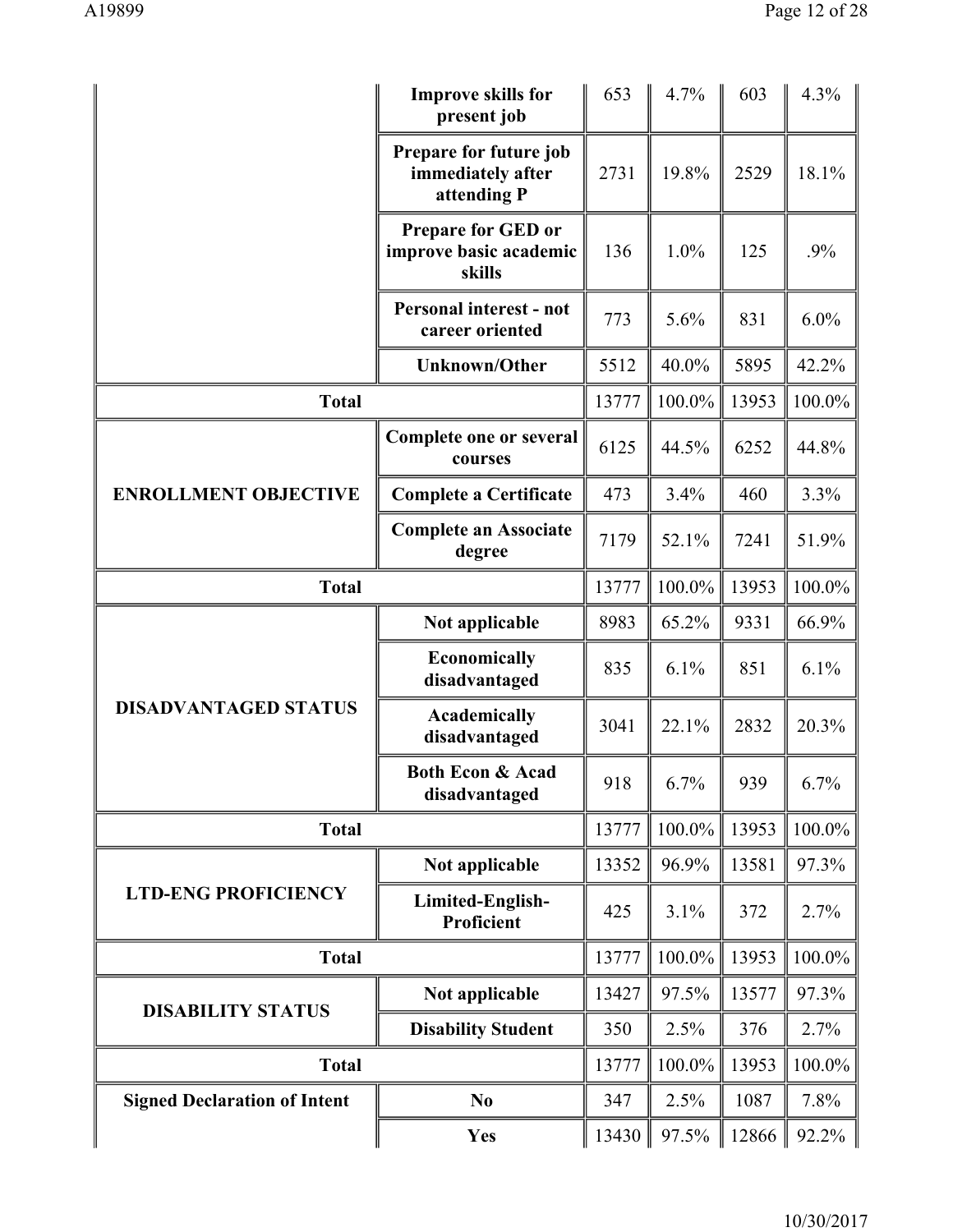| <b>Total</b>                               |                                                | 13777        | 100.0% | 13953        | 100.0%    |
|--------------------------------------------|------------------------------------------------|--------------|--------|--------------|-----------|
|                                            | <b>Not Applicable</b>                          | 13427        | 97.5%  | 13577        | 97.3%     |
|                                            | No support                                     | 216          | 1.6%   | 203          | 1.5%      |
| <b>SPEC</b><br><b>SUPPORT/DISABILITIES</b> | <b>Sup Services/Perkins II</b><br><b>Funds</b> | 22           | $.2\%$ | 39           | .3%       |
|                                            | <b>Sup Services/Other</b><br><b>Sources</b>    | 112          | .8%    | 134          | 1.0%      |
| <b>Total</b>                               |                                                | 13777        | 100.0% | 13953        | 100.0%    |
| <b>Not Applicable</b><br>No support        |                                                | 8983         | 65.2%  | 9331         | 66.9%     |
|                                            |                                                | 4655         | 33.8%  | 4308         | 30.9%     |
| <b>SPEC</b><br>SUPPORT/DISADVANTAGED       | <b>Sup Services/Perkins II</b><br><b>Funds</b> | 56           | .4%    | 208          | 1.5%      |
|                                            | <b>Sup Services/Other</b><br><b>Sources</b>    | 83           | .6%    | 106          | .8%       |
| <b>Total</b>                               |                                                | 13777        | 100.0% | 13953        | 100.0%    |
| <b>SPEC SUP/LTD ENG PROF</b>               | <b>Not Applicable</b>                          | 13352        | 96.9%  | 13581        | 97.3%     |
|                                            | No support                                     | 424          | 3.1%   | 369          | 2.6%      |
|                                            | <b>Sup Services/Perkins II</b><br><b>Funds</b> | $\mathbf{1}$ | .0%    | 3            | .0%       |
| <b>Total</b>                               |                                                | 13777        | 100.0% | 13953        | 100.0%    |
|                                            | <b>All Other</b>                               | 13607        | 98.8%  | 13918        | 99.7%     |
| <b>JTPA PARTICIPANT</b>                    | <b>JTPA Participant</b>                        | 170          | 1.2%   | 35           | .3%       |
| <b>Total</b>                               |                                                | 13777        | 100.0% | 13953        | 100.0%    |
|                                            | <b>Personal &amp; Misc Serves</b>              |              |        | 3            | 30.0%     |
| <b>OCCUPATIONAL-ABE/ASE</b>                | <b>Vocational Home Econ</b>                    | $\mathbf{1}$ | 1.0%   | $\mathbf{1}$ | 10.0%     |
|                                            | <b>Bus Mngmnt/Admin</b><br><b>Services</b>     | 97           | 99.0%  | 6            | $60.0\%$  |
| <b>Total</b>                               |                                                | 98           | 100.0% | 10           | 100.0%    |
| <b>HIGHEST DEG PREV</b>                    | <b>Associates Degree</b>                       | 537          | 3.9%   | 481          | 3.4%      |
| <b>EARNED</b>                              | <b>Bachelor Degree</b>                         | 885          | 6.4%   | 848          | 6.1%      |
|                                            | Certificate                                    | 211          | 1.5%   | 185          | 1.3%      |
|                                            | <b>Doctoral Degree</b>                         | 60           | .4%    | 61           | .4%<br>тг |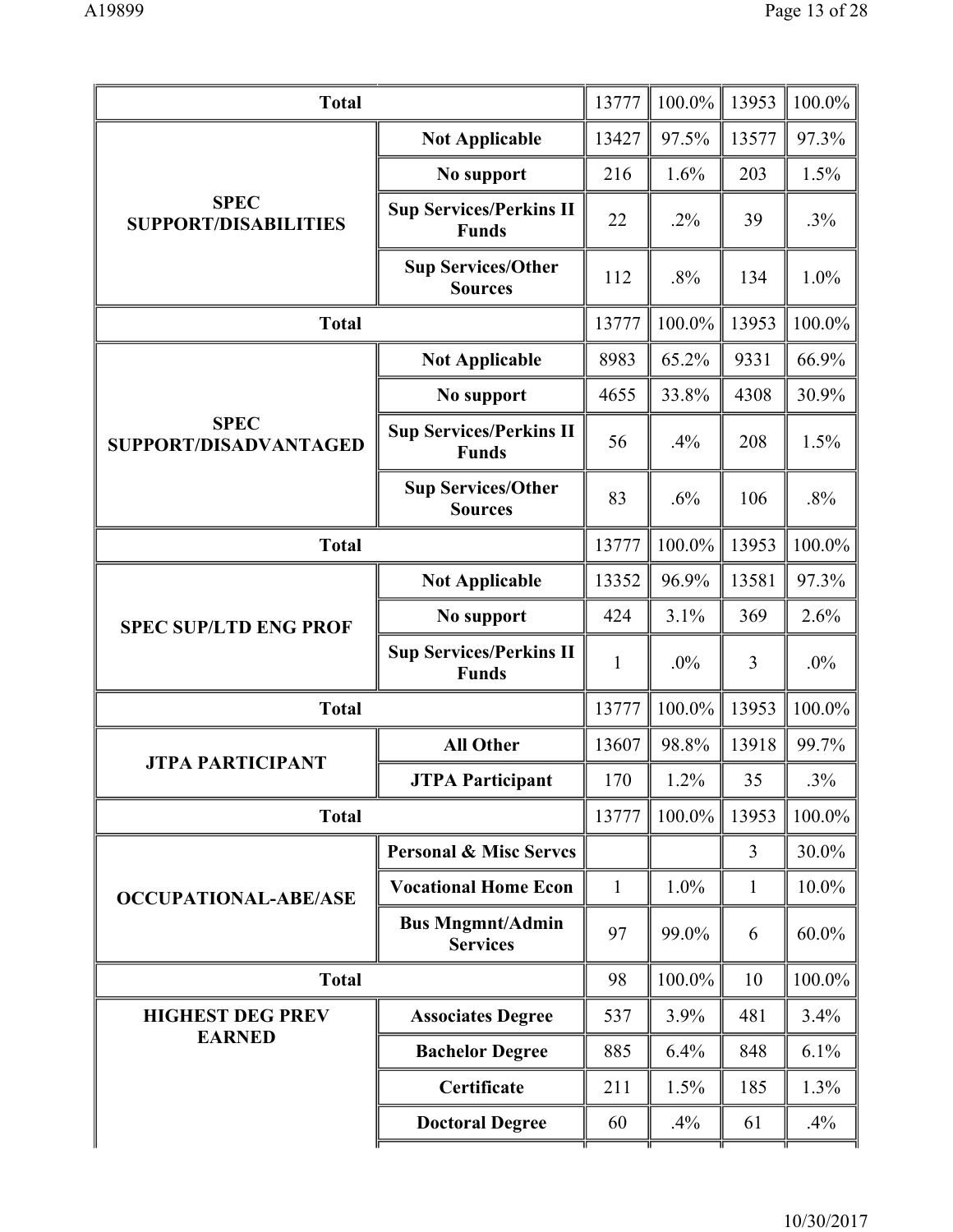|                                                                                                              | <b>GED</b>                     | 597   | 4.3%    | 615   | 4.4%    |  |  |
|--------------------------------------------------------------------------------------------------------------|--------------------------------|-------|---------|-------|---------|--|--|
|                                                                                                              | <b>High Schl Diploma</b>       | 8076  | 58.6%   | 7283  | 52.2%   |  |  |
|                                                                                                              | <b>Masters Degree</b>          | 275   | $2.0\%$ | 279   | $2.0\%$ |  |  |
|                                                                                                              | <b>None</b>                    | 1403  | 10.2%   | 1439  | 10.3%   |  |  |
|                                                                                                              | <b>Other</b>                   | 668   | 4.8%    | 436   | 3.1%    |  |  |
|                                                                                                              | <b>1st Professional Degree</b> | 21    | $.2\%$  | 21    | $.2\%$  |  |  |
|                                                                                                              | Some college                   |       |         | 3     | $.0\%$  |  |  |
|                                                                                                              | <b>Unknown</b>                 | 1044  | 7.6%    | 2302  | 16.5%   |  |  |
| <b>Total</b>                                                                                                 |                                | 13777 | 100.0%  | 13953 | 100.0%  |  |  |
| Source:n:\\\iccb\a1\a1fy99.sps<br>Prepared by the Office of Institutional Research and Evaluation; 29 Jul 99 |                                |       |         |       |         |  |  |

#### **Annual Enrollment (A1) - FY 98 & 99 Degree Completion Data**

|  | <b>Return to Table List</b> |  |  |  |  |  |
|--|-----------------------------|--|--|--|--|--|
|--|-----------------------------|--|--|--|--|--|

|                                         |                                   | <b>FISCAL YR</b> |        |                   |        |
|-----------------------------------------|-----------------------------------|------------------|--------|-------------------|--------|
|                                         |                                   |                  | 1998   |                   | 1999   |
|                                         |                                   | Count            | Col %  | Count $\parallel$ | Col %  |
|                                         | <b>DID NOT complete a program</b> | 12806            | 93.0%  | 12900             | 92.5%  |
| <b>TYPE OF</b>                          | <b>Graduate completer</b>         | 896              | 6.5%   | 891               | 6.4%   |
| <b>COMPLETION</b>                       | <b>GED</b> completer              | 75               | $.5\%$ | 67                | $.5\%$ |
|                                         | <b>Other ABE/ESL Advancement</b>  |                  |        | 95                | $.7\%$ |
| <b>Total</b>                            |                                   | 13777            | 100.0% | 13953             | 100.0% |
|                                         | Did Not Complete a<br>Curriculum  | 12881            | 93.5%  | 12967             | 92.9%  |
| <b>Term Graduated 1st</b><br>Curriculum | <b>Summer Term</b>                | 171              | 1.2%   | 208               | 1.5%   |
|                                         | <b>Fall Term</b>                  | 213              | 1.5%   | 333               | 2.4%   |
|                                         | <b>Spring Term</b>                | 512              | 3.7%   | 445               | 3.2%   |
| <b>Total</b>                            |                                   | 13777            | 100.0% | 13953             | 100.0% |
|                                         |                                   | 13765            | 99.9%  | 13927             | 99.8%  |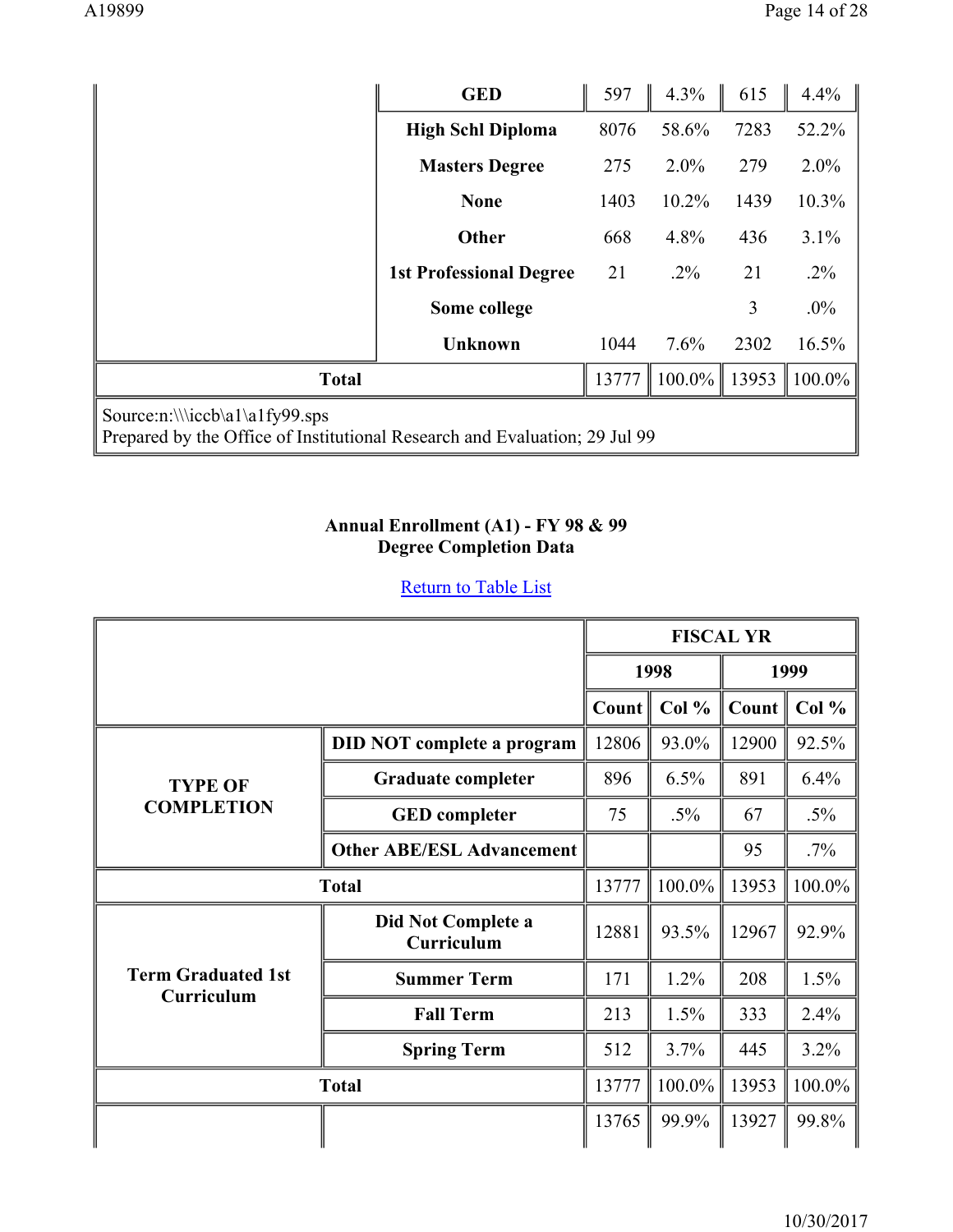|                           | Did Not Complete a<br>Curriculum |                          |        |                |        |
|---------------------------|----------------------------------|--------------------------|--------|----------------|--------|
| <b>Term Graduated 2nd</b> | <b>Summer Term</b>               |                          |        | $\overline{4}$ | $.0\%$ |
| Curriculum                | <b>Fall Term</b>                 | 5                        | .0%    | 8              | $.1\%$ |
|                           | <b>Spring Term</b>               | $\tau$                   | $.1\%$ | 14             | $.1\%$ |
|                           | <b>Total</b>                     | 13777                    | 100.0% | 13953          | 100.0% |
| <b>Term Graduated 3rd</b> | Did Not Complete a<br>Curriculum | 13776                    | 100.0% | 13951          | 100.0% |
| Curriculum                | <b>Fall Term</b>                 | $\mathbf{1}$             | .0%    |                |        |
|                           | <b>Spring Term</b>               |                          |        | $\overline{2}$ | $.0\%$ |
|                           | <b>Total</b>                     | 13777                    | 100.0% | 13953          | 100.0% |
| PRIMARY PROGRAM           |                                  | 12881                    | 93.5%  | 12910          | 92.5%  |
| <b>COMPLETED</b>          | <b>B ABMAAS</b>                  | $\overline{\mathcal{L}}$ | $.1\%$ | 10             | $.1\%$ |
|                           | <b>B ACCAAS</b>                  | 23                       | $.2\%$ | 13             | $.1\%$ |
|                           | <b>B ACCCER</b>                  | 6                        | $.0\%$ | $\overline{4}$ | $.0\%$ |
|                           | <b>B BNKAAS</b>                  | $\overline{2}$           | $.0\%$ |                |        |
|                           | <b>B CMSAAS</b>                  | 12                       | $.1\%$ | 14             | $.1\%$ |
|                           | <b>B CPLAAS</b>                  | 9                        | $.1\%$ | 7              | $.1\%$ |
|                           | <b>B CPMAAS</b>                  | 6                        | $.0\%$ | 8              | $.1\%$ |
|                           | <b>B CSMCER</b>                  | 5                        | .0%    | 4              | $.0\%$ |
|                           | <b>B EQMAAS</b>                  | $\overline{2}$           | $.0\%$ | $\overline{2}$ | $.0\%$ |
|                           | <b>B EQMCER</b>                  | $\mathbf{1}$             | $.0\%$ |                |        |
|                           | <b>B HIHAAS</b>                  | 2                        | $.0\%$ | 6              | $.0\%$ |
|                           | <b>B HIRAAS</b>                  | 5                        | $.0\%$ | 6              | $.0\%$ |
|                           | <b>B INDCER</b>                  |                          |        | $\overline{2}$ | $.0\%$ |
|                           | <b>B INTCER</b>                  | $\overline{4}$           | $.0\%$ |                |        |
|                           | <b>B IPRCOC</b>                  | $\mathbf{1}$             | $.0\%$ |                |        |
|                           | <b>B MGTAAS</b>                  | 17                       | $.1\%$ | 23             | $.2\%$ |
|                           | <b>B MKTAAS</b>                  | $\overline{3}$           | $.0\%$ | 3              | $.0\%$ |
|                           | <b>B OCAAAS</b>                  | 5                        | $.0\%$ | 6              | $.0\%$ |
|                           | <b>B OCDAAS</b>                  | $\mathbf{1}$             | $.0\%$ |                |        |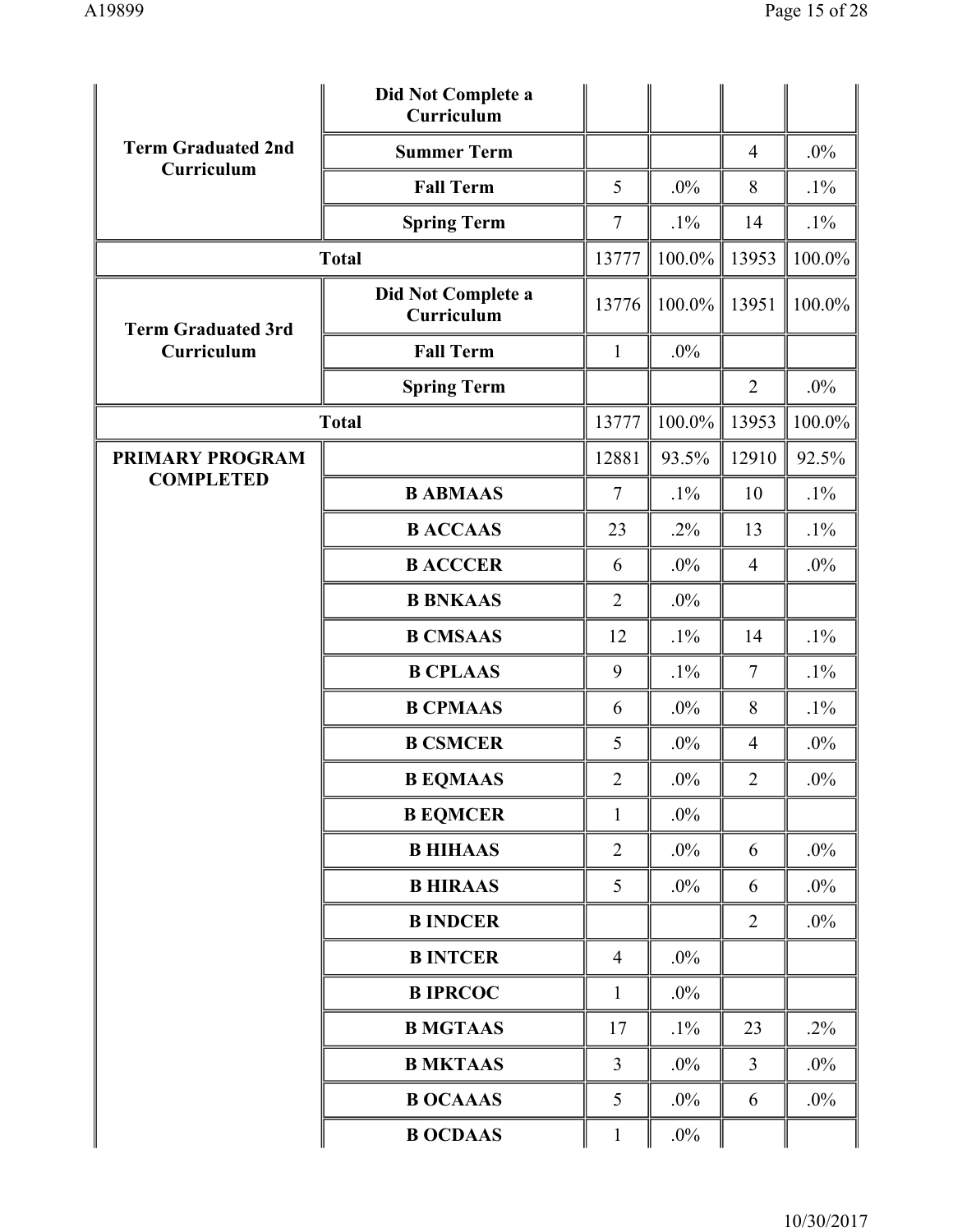| <b>B OCIAAS</b> | 5              | .0%    | 6              | $.0\%$ |
|-----------------|----------------|--------|----------------|--------|
| <b>B OCLAAS</b> | 6              | .0%    | $\overline{2}$ | .0%    |
| <b>B OCMAAS</b> | $\overline{2}$ | .0%    |                |        |
| <b>B OCPCER</b> | 5              | .0%    | $\overline{2}$ | .0%    |
| <b>B OCTCER</b> | $\mathbf{1}$   | .0%    | $\overline{2}$ | .0%    |
| <b>B TRACER</b> | 13             | $.1\%$ | 9              | $.1\%$ |
| <b>E ACRCER</b> |                |        | $\mathbf{1}$   | .0%    |
| <b>E AMTCER</b> |                |        | $\mathbf{1}$   | .0%    |
| <b>E AUTAAS</b> | $\overline{4}$ | .0%    | 12             | $.1\%$ |
| <b>E BCRCER</b> | 3              | .0%    | 6              | .0%    |
| <b>E BRLCOC</b> | $\mathbf{1}$   | .0%    |                |        |
| <b>E CDBAAS</b> |                |        | $\mathbf{1}$   | .0%    |
| <b>E CITAAS</b> | 9              | $.1\%$ | 7              | $.1\%$ |
| <b>E CIVCER</b> | $\mathbf{1}$   | .0%    | 3              | .0%    |
| <b>E CMDCER</b> | $\mathbf{1}$   | .0%    | $\mathbf{1}$   | .0%    |
| <b>E ECSAAS</b> | $\overline{4}$ | .0%    | 3              | .0%    |
| <b>E ELPCOC</b> | 6              | .0%    | 6              | .0%    |
| <b>E ELTAAS</b> |                |        | 4              | .0%    |
| <b>E ENOCOC</b> | $\mathbf{1}$   | .0%    | $\mathbf{1}$   | .0%    |
| <b>E ENSAES</b> | 18             | $.1\%$ | 24             | $.2\%$ |
| <b>E MFGAAS</b> | $\overline{2}$ | $.0\%$ | $\overline{2}$ | $.0\%$ |
| <b>E MPECOC</b> | $\overline{2}$ | $.0\%$ |                |        |
| <b>E MTMCER</b> | 2              | $.0\%$ | $\overline{2}$ | $.0\%$ |
| <b>E TTTCOC</b> | 44             | .3%    | 53             | .4%    |
| <b>FAADAFA</b>  |                |        | 6              | $.0\%$ |
| <b>F FAAAFA</b> | $\overline{3}$ | $.0\%$ |                |        |
| <b>F MCBAAS</b> | $\overline{3}$ | $.0\%$ | $\overline{4}$ | $.0\%$ |
| <b>FMCCAAS</b>  | $\overline{2}$ | $.0\%$ | $\mathbf{1}$   | $.0\%$ |
| <b>F MCDAAS</b> | 16             | $.1\%$ | 13             | $.1\%$ |
| <b>F MCRAAS</b> | $\overline{2}$ | $.0\%$ | $\overline{2}$ | $.0\%$ |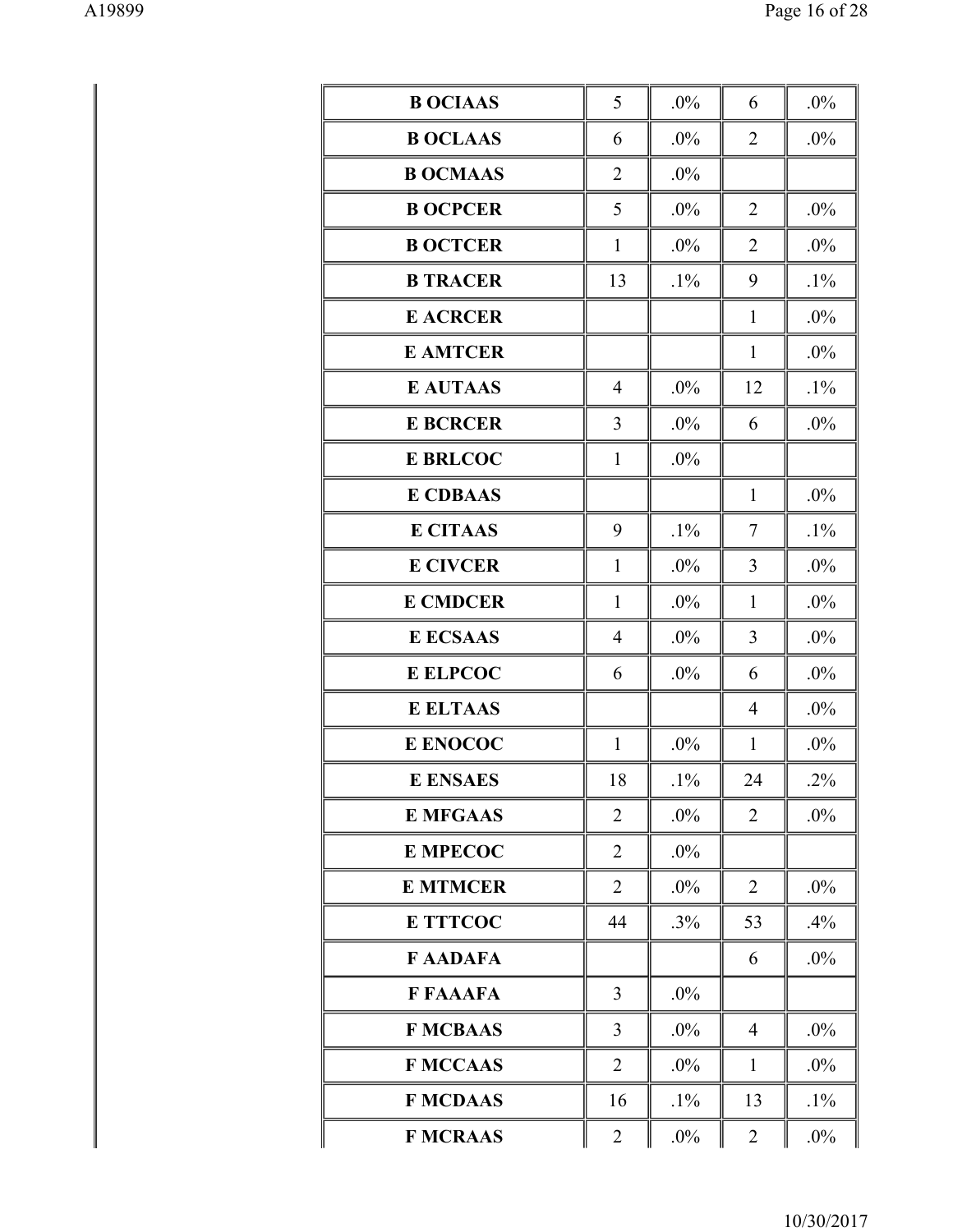|              | <b>F MCVAAS</b> | $\overline{7}$ | $.1\%$    | $\overline{3}$ | $.0\%$    |
|--------------|-----------------|----------------|-----------|----------------|-----------|
|              | <b>F MSEAFA</b> | $\overline{2}$ | .0%       | $\overline{3}$ | $.0\%$    |
|              | <b>F MSPAFA</b> |                |           | $\mathbf{1}$   | $.0\%$    |
|              | <b>G DASCER</b> | 12             | $.1\%$    | 9              | $.1\%$    |
|              | <b>G DHGAAS</b> | 37             | $.3\%$    | 33             | $.2\%$    |
|              | <b>G OTAAAS</b> | 17             | $.1\%$    | 10             | $.1\%$    |
|              | <b>G RTTAAS</b> | $\tau$         | $.1\%$    | 13             | $.1\%$    |
|              | <b>G SURCER</b> | 8              | $.1\%$    | 11             | $.1\%$    |
|              | <b>G VTTAAS</b> | 35             | .3%       | 28             | .2%       |
|              | <b>G XRAAAS</b> | 5              | $.0\%$    | 9              | $.1\%$    |
|              | <b>H GAAAA</b>  | 201            | 1.5%      | 233            | 1.7%      |
|              | <b>M CNAAAS</b> | 9              | $.1\%$    | 6              | $.0\%$    |
|              | <b>M CNACER</b> | $\overline{2}$ | .0%       |                |           |
|              | <b>M NETCOC</b> | $\overline{7}$ | $.1\%$    | 8              | $.1\%$    |
|              | M OOSCOC        |                |           | 3              | $.0\%$    |
|              | <b>M VCGAAS</b> | 3              | $.0\%$    |                |           |
|              | <b>M VGPAAS</b> | $\mathbf{1}$   | .0%       |                |           |
|              | <b>N ASGAS</b>  | 141            | 1.0%      | 137            | 1.0%      |
|              | <b>R NURAAS</b> | 78             | .6%       | 40             | .3%       |
|              | <b>R PNGCER</b> | 13             | $.1\%$    | 11             | $.1\%$    |
|              | <b>S CDACOC</b> | 3              | $.0\%$    |                |           |
|              | <b>S CHDAAS</b> | 11             | $.1\%$    | 16             | $.1\%$    |
|              | <b>S CJSAAS</b> | 14             | $.1\%$    | 18             | $.1\%$    |
|              | <b>S FSTAAS</b> | 3              | $.0\%$    | $\mathbf{1}$   | $.0\%$    |
|              | Y ABICE         |                |           | 22             | $.2\%$    |
|              | Y ASACE         |                |           | 67             | $.5\%$    |
|              | Y ELBCE         |                |           | 61             | .4%       |
|              | Y ELICE         |                |           | $\overline{2}$ | $.0\%$    |
|              | Y GSUAGS        | 13             | $.1\%$    | 16             | $.1\%$    |
| <b>Total</b> |                 | 13777          | $100.0\%$ | 13953          | $100.0\%$ |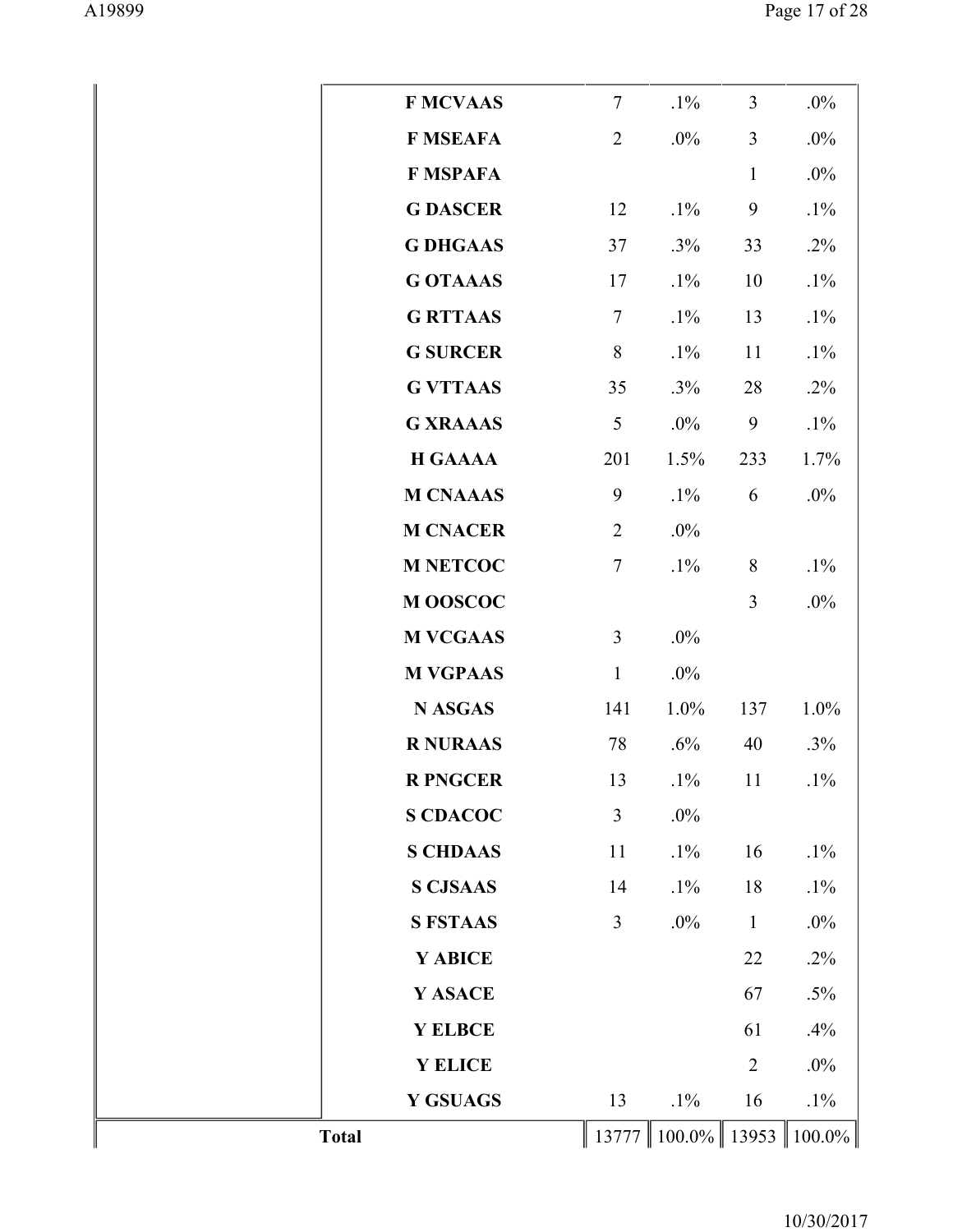|                           | Gen Assoc/AGS, ALS, AGS                               | 13             | 1.5%   | 16             | 1.8%   |
|---------------------------|-------------------------------------------------------|----------------|--------|----------------|--------|
| <b>PCS/1st Curriculum</b> | <b>Bac Transfer/AA, AS</b>                            | 365            | 40.7%  | 404            | 45.3%  |
|                           | Occup/Technical                                       | 518            | 57.8%  | 471            | 52.9%  |
|                           | <b>Total</b>                                          | 896            | 100.0% | 891            | 100.0% |
| <b>CIP/1st Curriculum</b> | Agric Bus & Mngment,<br>General                       | $\overline{7}$ | .8%    | 10             | 1.1%   |
|                           | <b>Agric Animal Husbndry &amp;</b><br><b>Prod Mgt</b> | 3              | .3%    | $\overline{2}$ | $.2\%$ |
|                           | <b>General Selling Skills &amp; Sales</b><br>Op       | $\overline{3}$ | .3%    | 3              | .3%    |
|                           | <b>Travel Serv Marktg</b><br><b>Operations</b>        | 13             | 1.5%   | 9              | 1.0%   |
|                           | <b>Advertising</b>                                    | $\overline{2}$ | $.2\%$ | $\overline{2}$ | $.2\%$ |
|                           | Radio & TV Broadcasting                               | 3              | .3%    | $\overline{4}$ | .4%    |
|                           | Radio & TV Broadcast Tech                             | $\overline{2}$ | $.2\%$ | 1              | $.1\%$ |
|                           | Food & Bevrg/Restrnt Op Mgr                           | 5              | .6%    | 6              | $.7\%$ |
|                           | <b>AFA - Music Ed</b>                                 |                |        | 3              | $.3\%$ |
|                           | <b>Engineering Science</b>                            | 18             | 2.0%   | 24             | 2.7%   |
|                           | Elctrcl, Elctronic & Comm<br><b>Eng Tech</b>          |                |        | $\overline{4}$ | .4%    |
|                           | <b>Computer Maintenance Tech</b>                      | 6              | .7%    | $\overline{3}$ | $.3\%$ |
|                           | <b>Manufacturing Technology</b>                       | $\overline{2}$ | .2%    | $\overline{2}$ | $.2\%$ |
|                           | <b>Computer-aided Design</b>                          | $\mathbf{1}$   | $.1\%$ | 3              | $.3\%$ |
|                           | <b>Child Care Provider/Asst</b>                       | 14             | 1.6%   | 16             | 1.8%   |
|                           | Curric desig for AA & AA&S                            | 201            | 22.4%  | 233            | 26.2%  |
|                           | Curric desig for AGS AGE &<br><b>ALS</b>              | 13             | 1.5%   | 16             | 1.8%   |
|                           | <b>Biol &amp; Physical Sciences</b>                   | 141            | 15.7%  | 137            | 15.4%  |
|                           | <b>Law Enforcmnt/Police Science</b>                   | 14             | 1.6%   | 18             | 2.0%   |
|                           | <b>Fire Protect &amp; Safety Tech</b>                 | $\overline{3}$ | .3%    | $\mathbf{1}$   | $.1\%$ |
|                           | <b>Bldg/Property Maintenance</b><br>Mgr               | 3              | $.3\%$ | 6              | $.7\%$ |
|                           |                                                       |                |        |                |        |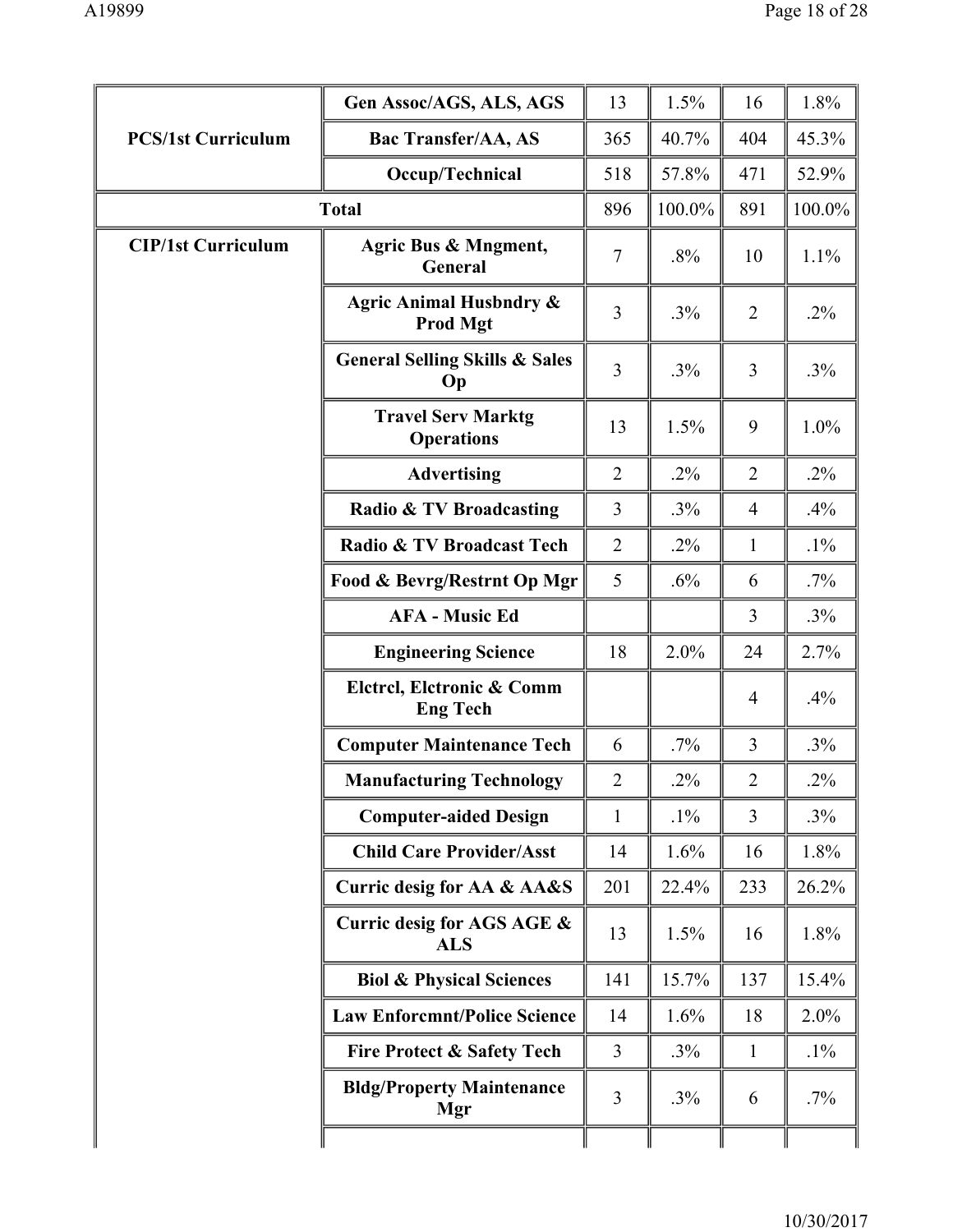| <b>Construction Trades</b>                          | 9              | 1.0%   | 8              | .9%    |
|-----------------------------------------------------|----------------|--------|----------------|--------|
| <b>Indust Eletronics Install &amp;</b><br>Repair    | 6              | $.7\%$ | 6              | $.7\%$ |
| <b>Automotive Collision Repair</b>                  |                |        | $\mathbf{1}$   | $.1\%$ |
| <b>Auto Mechanic/Tech</b>                           | 6              | $.7\%$ | 14             | 1.6%   |
| <b>Mechanical Drafting</b>                          | 1              | $.1\%$ | 1              | $.1\%$ |
| <b>Desktop Pub Equip Operator</b>                   | 17             | 1.9%   | 13             | 1.5%   |
| <b>Truck Bus &amp; Commrcl</b><br><b>Vehicle Op</b> | 44             | 4.9%   | 53             | 5.9%   |
| Design & Visual<br>Communcation                     | $\tau$         | .8%    | 3              | .3%    |
| <b>Fine Arts</b>                                    | 5              | .6%    | 6              | $.7\%$ |
| <b>AFA - Music Performance</b>                      |                |        | 1              | $.1\%$ |
| <b>Dental Assistant</b>                             | 12             | 1.3%   | 9              | 1.0%   |
| <b>Dental Hygienist</b>                             | 37             | 4.1%   | 33             | 3.7%   |
| <b>Medical Transcript</b>                           | $\mathbf{1}$   | $.1\%$ | $\overline{2}$ | $.2\%$ |
| <b>Occup Therapy Assist</b>                         | 17             | 1.9%   | 10             | 1.1%   |
| <b>Vet Assist/Animal Health Tech</b>                | 35             | 3.9%   | 28             | 3.1%   |
| <b>Medical Radiol Tech</b>                          | 5              | .6%    | 9              | 1.0%   |
| <b>Respiratory Therapy Tech</b>                     | $\overline{7}$ | .8%    | 13             | 1.5%   |
| <b>Surgical/Operating Room</b><br><b>Tech</b>       | 8              | .9%    | 11             | 1.2%   |
| <b>Nursing</b>                                      | 78             | 8.7%   | 40             | 4.5%   |
| <b>Practical Nurse</b>                              | 13             | 1.5%   | 11             | 1.2%   |
| <b>Bus Admin &amp; Mgt, General</b>                 | 17             | 1.9%   | 23             | 2.6%   |
| <b>Logistics &amp; Materials Mgt</b>                | $\overline{2}$ | $.2\%$ | 2              | $.2\%$ |
| <b>Accounting Tech</b>                              | 29             | 3.2%   | 17             | 1.9%   |
| Admin Assist/Secrtrl Sci,<br><b>General</b>         | 6              | $.7\%$ | 2              | $.2\%$ |
| <b>Executive Assist/Secretary</b>                   | 5              | .6%    | 6              | $.7\%$ |
| <b>Legal Admin Assist/Secretary</b>                 | 6              | $.7\%$ | $\overline{2}$ | $.2\%$ |
|                                                     | $\overline{2}$ | $.2\%$ |                |        |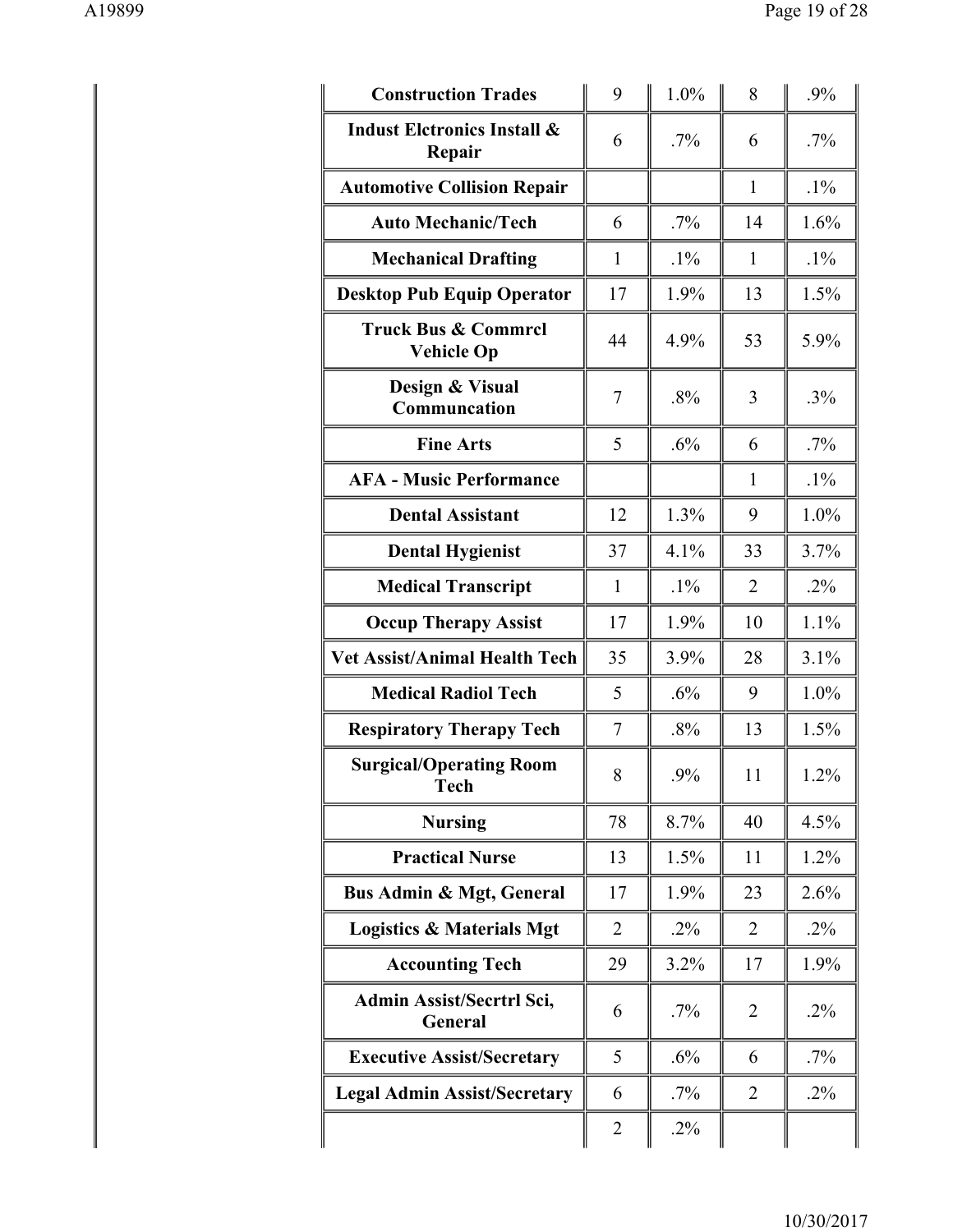|                           | <b>Medical Admin</b><br><b>Assist/Secretary</b>     |                |        |                |        |
|---------------------------|-----------------------------------------------------|----------------|--------|----------------|--------|
|                           | <b>Info Process/Data Entry Tech</b>                 | 5              | .6%    | 6              | $.7\%$ |
|                           | <b>Independent Business</b><br>Management           |                |        | $\overline{2}$ | $.2\%$ |
|                           | <b>Banking &amp; Financl Supprt</b><br><b>Serv</b>  | $\overline{2}$ | $.2\%$ |                |        |
|                           | Hotel/Motel & Restrnt Mgt                           | $\overline{2}$ | $.2\%$ | 6              | $.7\%$ |
|                           | <b>International Business</b>                       | $\overline{4}$ | .4%    |                |        |
|                           | <b>Business Data Processing</b><br>(MIS)            | 5              | .6%    | $\overline{4}$ | .4%    |
|                           | <b>Bus Computer Programmer</b>                      | 31             | 3.5%   | 32             | 3.6%   |
|                           | <b>Bus Systems Network &amp;</b><br><b>Telecomm</b> | 18             | 2.0%   | 14             | 1.6%   |
| <b>Total</b>              |                                                     | 896            | 100.0% | 891            | 100.0% |
|                           | Gen Assoc/AGS, ALS, AGS                             |                |        | $\mathbf{1}$   | 3.8%   |
| <b>PCS/2nd Curriculum</b> | <b>Bac Transfer/AA, AS</b>                          | 3              | 25.0%  | $\mathbf{1}$   | 3.8%   |
|                           | Occup/Technical                                     | 9              | 75.0%  | 24             | 92.3%  |
|                           | <b>Total</b>                                        | 12             | 100.0% | 26             | 100.0% |
| <b>CIP/2nd Curriculum</b> | Food & Bevrg/Restrnt Op Mgr                         |                |        | $\overline{2}$ | 7.7%   |
|                           | <b>Computer Maintenance Tech</b>                    | $\mathbf{1}$   | 8.3%   | 3              | 11.5%  |
|                           | <b>Manufacturing Technology</b>                     | $\mathbf{1}$   | 8.3%   |                |        |
|                           | Curric desig for AA & AA&S                          | $\mathbf{1}$   | 8.3%   |                |        |
|                           | Curric desig for AGS AGE &<br><b>ALS</b>            |                |        | $\mathbf{1}$   | 3.8%   |
|                           | <b>Biol &amp; Physical Sciences</b>                 | $\overline{2}$ | 16.7%  | $\mathbf{1}$   | 3.8%   |
|                           | <b>Construction Trades</b>                          |                |        | $\mathbf{1}$   | 3.8%   |
|                           | <b>Indust Eletronics Install &amp;</b><br>Repair    |                |        | $\overline{2}$ | 7.7%   |
|                           | <b>Desktop Pub Equip Operator</b>                   |                |        | $\mathbf{1}$   | 3.8%   |
|                           | <b>Bus Admin &amp; Mgt, General</b>                 | $\mathbf{1}$   | 8.3%   | $\overline{2}$ | 7.7%   |
|                           | <b>Accounting Tech</b>                              |                |        | $\mathbf{1}$   | 3.8%   |
|                           | <b>Executive Assist/Secretary</b>                   | $\mathbf{1}$   | 8.3%   |                |        |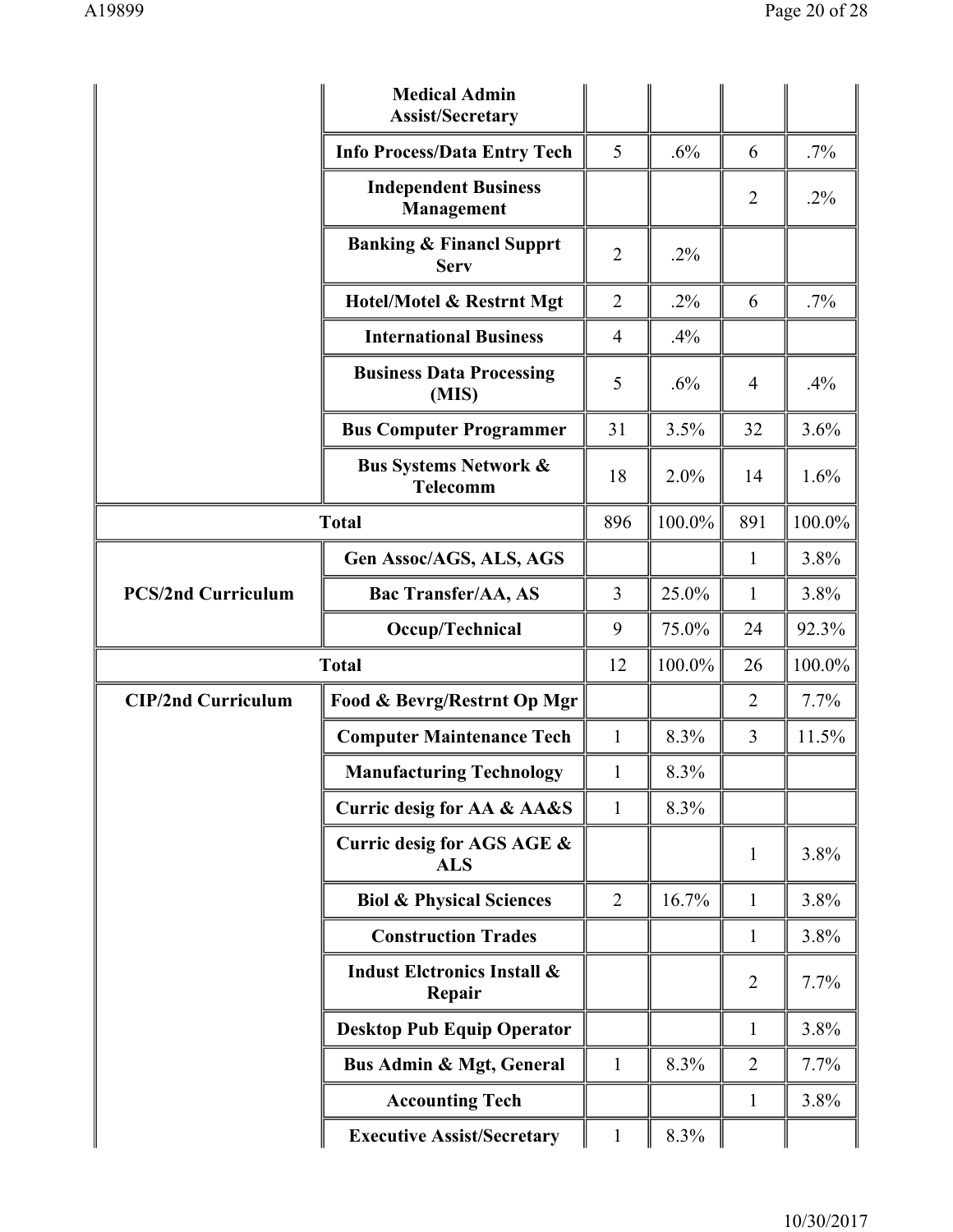|                              | <b>Medical Admin</b><br><b>Assist/Secretary</b>     |                |        | $\mathbf{1}$   | 3.8%    |
|------------------------------|-----------------------------------------------------|----------------|--------|----------------|---------|
|                              | <b>Independent Business</b><br>Management           |                |        | $\mathbf{1}$   | 3.8%    |
|                              | Hotel/Motel & Restrnt Mgt                           |                |        | $\overline{2}$ | 7.7%    |
|                              | <b>Bus Computer Programmer</b>                      | 5              | 41.7%  | 5              | 19.2%   |
|                              | <b>Bus Systems Network &amp;</b><br><b>Telecomm</b> |                |        | 3              | 11.5%   |
|                              | <b>Total</b>                                        | 12             | 100.0% | 26             | 100.0%  |
| <b>PCS/3rd Curriculum</b>    | Occup/Technical                                     | $\mathbf{1}$   | 100.0% | $\overline{2}$ | 100.0%  |
|                              | <b>Total</b>                                        | $\mathbf{1}$   | 100.0% | $\overline{2}$ | 100.0%  |
| <b>CIP/3rd Curriculum</b>    | Elctrcl, Elctronic & Comm<br><b>Eng Tech</b>        | $\mathbf{1}$   | 100.0% | $\mathbf{1}$   | 50.0%   |
|                              | <b>Biomedical Equip Tech</b>                        |                |        | $\mathbf{1}$   | 50.0%   |
|                              | <b>Total</b>                                        | $\mathbf{1}$   | 100.0% | $\overline{2}$ | 100.0%  |
|                              | AA(1.1)                                             | 201            | 22.4%  | 233            | 23.6%   |
|                              | AS(1.1)                                             | 141            | 15.7%  | 137            | 13.9%   |
|                              | AAS(2.2)                                            | 376            | 42.0%  | 332            | 33.7%   |
|                              | AGS, ALS, AGE (1.0)                                 | 13             | 1.5%   | 16             | 1.6%    |
|                              | Basic Skills (1.7, 1.8, 1.9)                        |                |        | 95             | 9.6%    |
| <b>Degree/1st Curriculum</b> | Occup Cert of 30 sem<br>hrs/more CER (1.2)          | 77             | 8.6%   | 68             | $6.9\%$ |
|                              | Occup Cert of LT 30 sem hrs<br>COC, AOP (1.2)       | 65             | 7.3%   | 71             | 7.2%    |
|                              | Assoc in Fine Arts (AFA) (1.1)                      | 5              | .6%    | 10             | 1.0%    |
|                              | Assoc in Eng Sc (AES) (1.2)                         | 18             | 2.0%   | 24             | 2.4%    |
|                              | <b>Total</b>                                        | 896            | 100.0% | 986            | 100.0%  |
| <b>Degree/2nd Curriculum</b> | AA(1.1)                                             | 1              | 8.3%   |                |         |
|                              | AS(1.1)                                             | $\overline{2}$ | 16.7%  | $\mathbf{1}$   | 3.8%    |
|                              | AAS $(2.2)$                                         | 8              | 66.7%  | 13             | 50.0%   |
|                              | AGS, ALS, AGE (1.0)                                 |                |        | $\mathbf{1}$   | 3.8%    |
|                              |                                                     | $\mathbf{1}$   | 8.3%   | $\mathbf{1}$   | 3.8%    |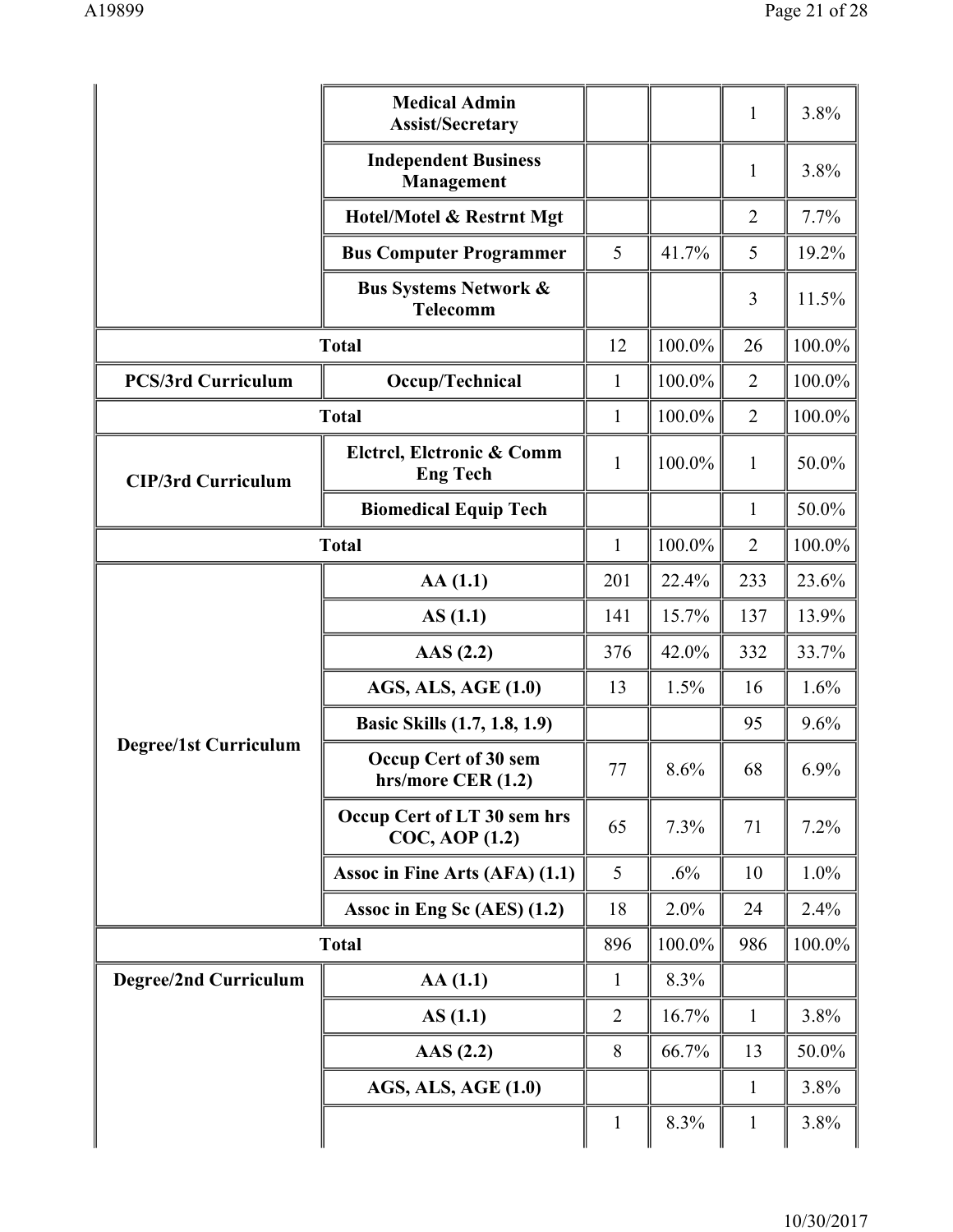|                                                                                                              | Occup Cert of 30 sem<br>hrs/more CER $(1.2)$       |    |        |                |         |
|--------------------------------------------------------------------------------------------------------------|----------------------------------------------------|----|--------|----------------|---------|
|                                                                                                              | Occup Cert of LT 30 sem hrs<br>$COC$ , AOP $(1.2)$ |    |        | 10             | 38.5%   |
|                                                                                                              | <b>Total</b>                                       | 12 | 100.0% | 26             | 100.0%  |
| Degree/3rd Curriculum                                                                                        | $\text{AAS}$ (2.2)                                 | 1  | 100.0% | 2              | 100.0%  |
|                                                                                                              | <b>Total</b>                                       | 1  | 100.0% | $\overline{2}$ | 100.0%  |
|                                                                                                              | <b>Completed all at Parkland</b>                   |    |        | 250            | 1.8%    |
| <b>GENERAL EDUCATION</b>                                                                                     | <b>Completed at Parkland and</b><br>elsewhere      |    |        | 156            | $1.1\%$ |
| <b>CORE</b>                                                                                                  | <b>Not Completed</b>                               |    |        | 3687           | 26.4%   |
|                                                                                                              | Not applicable (occupational<br>students)          |    |        | 9860           | 70.7%   |
|                                                                                                              | <b>Total</b>                                       |    |        | 13953          | 100.0%  |
| Source:n:\\\iccb\a1\a1fy99.sps<br>Prepared by the Office of Institutional Research and Evaluation; 29 Jul 99 |                                                    |    |        |                |         |

## **Annual Enrollment (A1) - FY 98 & 99 Miscellaneous Admissions Data**

|                          |                          | <b>FISCAL YR</b> |         |       |        |
|--------------------------|--------------------------|------------------|---------|-------|--------|
|                          |                          |                  | 1998    |       | 1999   |
|                          |                          | Count            | Col %   | Count | Col %  |
| <b>Shared Data Dummy</b> | <b>Valid SSN</b>         | 13644            | 99.0%   | 13840 | 99.2%  |
| <b>SSN</b>               | Dummy ID                 | 133              | $1.0\%$ | 113   | $.8\%$ |
|                          | <b>Total</b>             | 13777            | 100.0%  | 13953 | 100.0% |
|                          | No data                  | 9754             | 70.8%   | 9970  | 71.5%  |
| <b>ACT Test Date</b>     | <b>Prior to Oct 1989</b> | 663              | 4.8%    | 521   | 3.7%   |
|                          | Oct 1989 and later       | 3360             | 24.4%   | 3462  | 24.8%  |
| <b>Total</b>             |                          | 13777            | 100.0%  | 13953 | 100.0% |
| <b>INSTRUCTIONAL</b>     | <b>All Other</b>         | 13357            | 97.0%   | 13506 | 96.8%  |
| <b>APPROACH</b>          |                          |                  |         |       |        |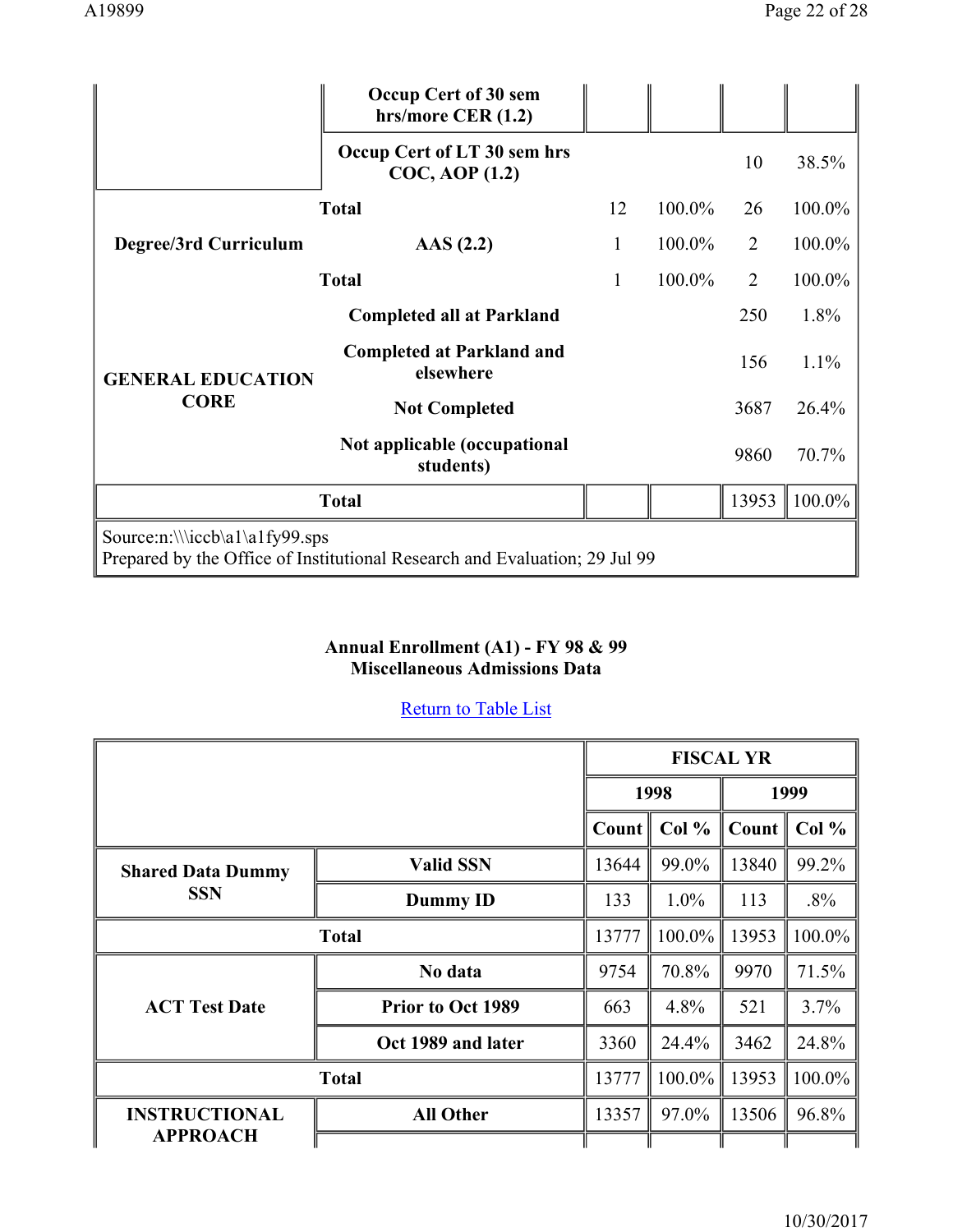|                                                    | <b>Cooperative Education</b>                                | 200            | 1.5%   | 195          | 1.4%   |
|----------------------------------------------------|-------------------------------------------------------------|----------------|--------|--------------|--------|
|                                                    | Tech prep in HS                                             | 218            | 1.6%   | 251          | 1.8%   |
|                                                    | Coop and Tech prep in HS                                    | $\overline{2}$ | $.0\%$ | $\mathbf{1}$ | $.0\%$ |
|                                                    | <b>Total</b>                                                | 13777          | 100.0% | 13953        | 100.0% |
|                                                    | All others                                                  | 9383           | 68.1%  | 9403         | 67.4%  |
| <b>Shared Data Enrollment</b><br><b>Type</b>       | <b>First time Freshman - new to</b><br>higher ed            | 3700           | 26.9%  | 3780         | 27.1%  |
|                                                    | First time transfer - new to<br>Parkland w/ higher ed exp   | 694            | 5.0%   | 770          | 5.5%   |
|                                                    | <b>Total</b>                                                | 13777          | 100.0% | 13953        | 100.0% |
|                                                    | Not applicable/Not AA or AS                                 | 10056          | 73.0%  | 9835         | 70.5%  |
|                                                    | Yes, thru hign school<br>coursework                         | 280            | 2.0%   | 275          | 2.0%   |
| <b>Min Req Status for</b><br><b>AA/AS Students</b> | Yes, thru means other than HS<br>coursework (testing, etc.) | 1249           | 9.1%   | 1034         | 7.4%   |
|                                                    | No, not met all standards                                   | 500            | 3.6%   | 657          | 4.7%   |
|                                                    | Not eval/data not available                                 | 1692           | 12.3%  | 2152         | 15.4%  |
|                                                    | <b>Total</b>                                                | 13777          | 100.0% | 13953        | 100.0% |
|                                                    | <b>Not AA/AS Student</b>                                    | 12248          | 88.9%  | 12644        | 90.6%  |
| <b>Term Min Req Met</b>                            | <b>Summer</b>                                               | 210            | 1.5%   | 204          | 1.5%   |
|                                                    | Fall                                                        | 841            | 6.1%   | 740          | 5.3%   |
|                                                    | <b>Spring</b>                                               | 478            | 3.5%   | 365          | 2.6%   |
|                                                    | <b>Total</b>                                                | 13777          | 100.0% | 13953        | 100.0% |
|                                                    | <b>Requirements Not Met</b>                                 | 12248          | 88.9%  | 12644        | 90.6%  |
|                                                    | 92                                                          | $\mathbf{1}$   | $.0\%$ | $\mathbf{1}$ | $.0\%$ |
|                                                    | 94                                                          | 82             | .6%    | 62           | .4%    |
|                                                    | 95                                                          | 160            | 1.2%   | 82           | $.6\%$ |
| FY Min Req Met                                     | 96                                                          | 339            | 2.5%   | 156          | 1.1%   |
|                                                    | 97                                                          | 427            | 3.1%   | 239          | 1.7%   |
|                                                    | 98                                                          | 520            | 3.8%   | 336          | 2.4%   |
|                                                    | 99                                                          |                |        | 433          | 3.1%   |
|                                                    |                                                             |                |        |              |        |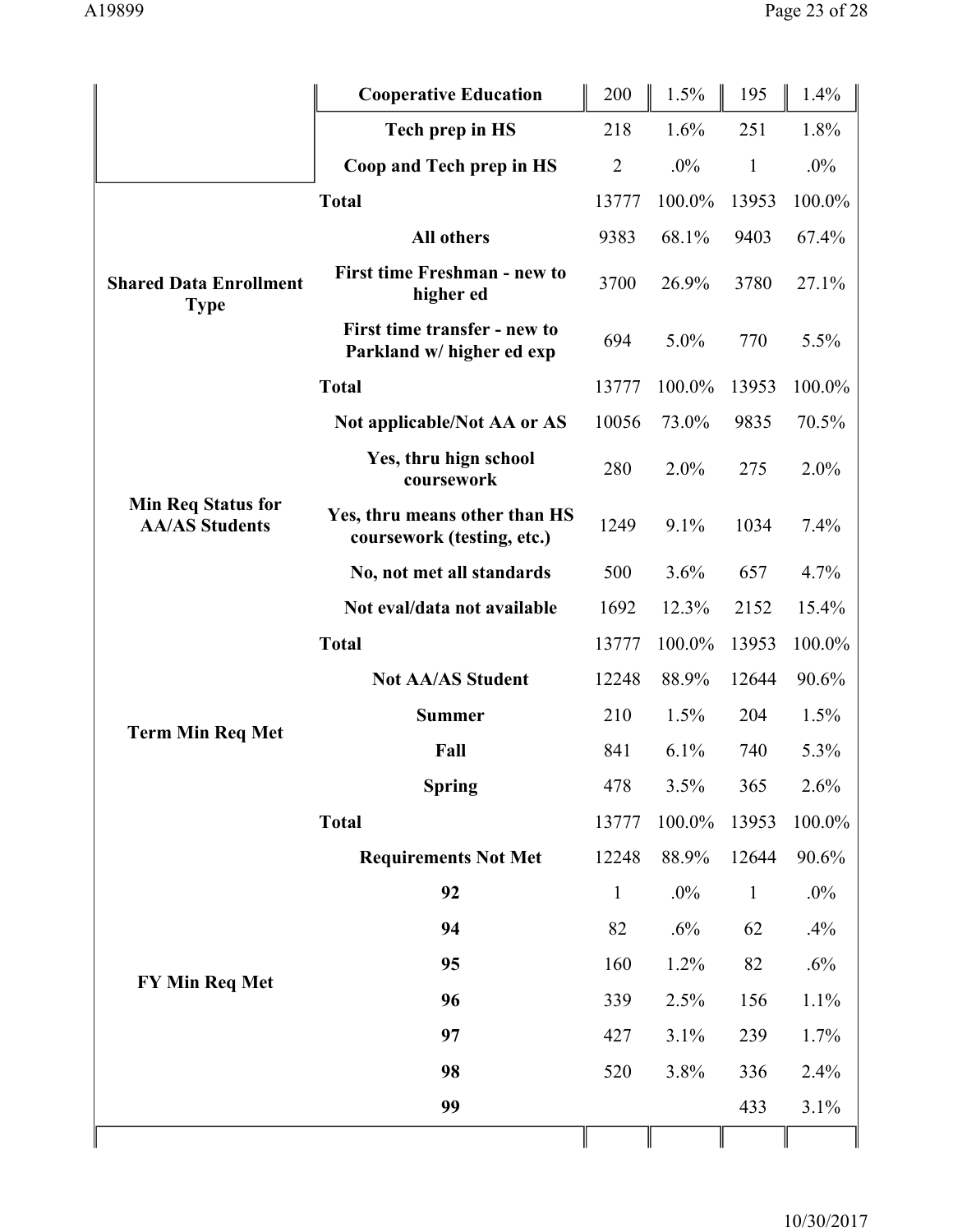|                                | <b>Total</b>                                                               |       | 13777    100.0%    13953    100.0% |       |                                |
|--------------------------------|----------------------------------------------------------------------------|-------|------------------------------------|-------|--------------------------------|
| <b>Transfer Plans</b>          | No                                                                         | 8336  | 60.5%                              | 8733  | 62.6%                          |
|                                | Yes- to a 4-yr college/university                                          | 5441  | 39.5%                              | 5220  | 37.4%                          |
|                                | <b>Total</b>                                                               | 13777 | $100.0\%$                          | 13953 | 100.0%                         |
| <b>Signed Declaration of</b>   | No                                                                         | 347   | $2.5\%$                            | 1087  | 7.8%                           |
| <b>Intent</b>                  | Yes                                                                        | 13430 | 97.5%                              | 12866 | 92.2%                          |
|                                | <b>Total</b>                                                               | 13777 | $100.0\%$   13953                  |       | $\parallel$ 100.0% $\parallel$ |
| Source:n:\\\iccb\a1\a1fy99.sps | Prepared by the Office of Institutional Research and Evaluation; 29 Jul 99 |       |                                    |       |                                |

#### **Annual Enrollment (A1) - FY 98 & 99 Credit Hours Attempted and Earned**

|                                                                              |                |          | <b>FISCAL YR</b> |
|------------------------------------------------------------------------------|----------------|----------|------------------|
|                                                                              |                | 1998     | 1999             |
|                                                                              | Mean           | 1.36     | 1.31             |
|                                                                              | <b>Median</b>  | .00      | .00              |
| <b>Sum</b><br><b>Summer Credit Hours Attempted</b><br>Mode<br><b>Minimum</b> | 18699.50       | 18242.00 |                  |
|                                                                              | .00            | .00      |                  |
|                                                                              | .00            | .00      |                  |
| <b>Maximum</b>                                                               |                | 22.00    | 17.00            |
|                                                                              | Mean           | 1.16     | 1.11             |
|                                                                              | <b>Median</b>  | .00      | .00              |
| <b>Summer Credit Hours Earned</b>                                            | <b>Sum</b>     | 16046.00 | 15508.00         |
|                                                                              | Mode           | .00      | .00              |
|                                                                              | <b>Minimum</b> | .00      | .00              |
|                                                                              | <b>Maximum</b> | 15.00    | 17.00            |
| <b>Fall Credit Hours Attempted</b>                                           | Mean           | 5.69     | 5.50             |
|                                                                              | <b>Median</b>  | 3.00     | 3.00             |
|                                                                              | <b>Sum</b>     | 78358.50 | 76747.00         |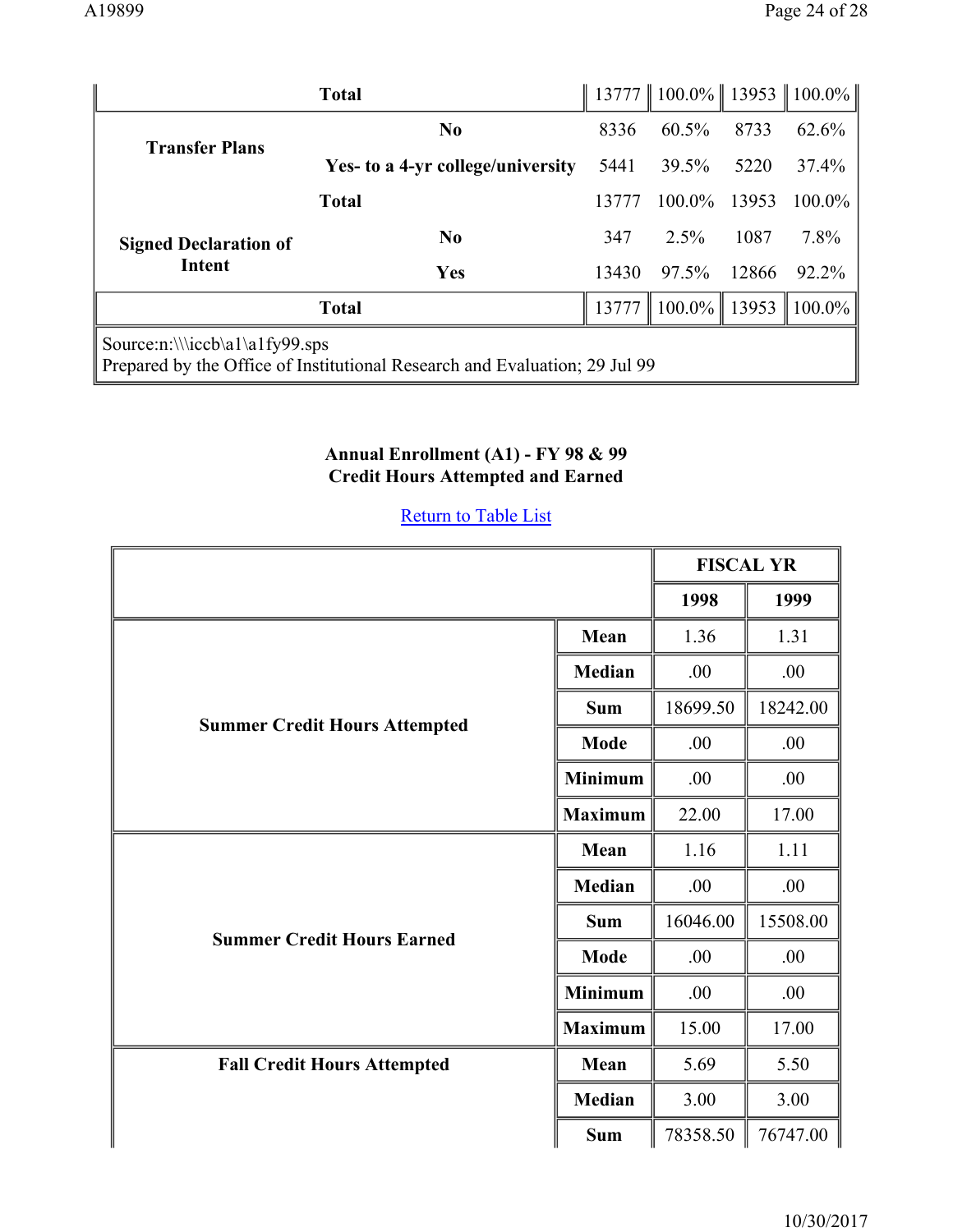|                                             | <b>Mode</b>    | .00      | .00      |
|---------------------------------------------|----------------|----------|----------|
|                                             | <b>Minimum</b> | .00      | .00      |
|                                             | <b>Maximum</b> | 27.00    | 26.00    |
|                                             | Mean           | 4.20     | 4.03     |
|                                             | Median         | 1.00     | 1.00     |
|                                             | <b>Sum</b>     | 57865.00 | 56231.00 |
| <b>Fall Credit Hours Earned</b>             | <b>Mode</b>    | .00      | .00      |
|                                             | <b>Minimum</b> | .00      | .00      |
|                                             | <b>Maximum</b> | 24.00    | 24.00    |
|                                             | Mean           | 5.34     | 5.25     |
|                                             | Median         | 3.00     | 3.00     |
|                                             | <b>Sum</b>     | 73615.50 | 73318.50 |
| <b>Spring Credit Hours Attempted</b>        | <b>Mode</b>    | .00      | .00      |
|                                             | <b>Minimum</b> | .00      | .00      |
|                                             | <b>Maximum</b> | 30.00    | 27.00    |
|                                             | Mean           | 3.87     | 3.72     |
|                                             | Median         | .00      | .00      |
|                                             | <b>Sum</b>     | 53248.50 | 51916.00 |
| <b>Spring Credit Hours Earned</b>           | <b>Mode</b>    | .00      | .00      |
|                                             | <b>Minimum</b> | .00      | .00      |
|                                             | <b>Maximum</b> | 24.00    | 23.00    |
|                                             | Mean           | 1.21     | 1.20     |
|                                             | Median         | .00      | .00      |
|                                             | <b>Sum</b>     | 16699.00 | 16706.00 |
| <b>Shared Summer Credit Hours Attempted</b> | <b>Mode</b>    | .00      | .00      |
|                                             | <b>Minimum</b> | .00      | .00      |
|                                             | <b>Maximum</b> | 22.00    | 17.00    |
| <b>Shared Summer Credit Hours Earned</b>    | Mean           | 1.05     | 1.04     |
|                                             | Median         | .00      | .00      |
|                                             | Sum            | 14453.00 | 14542.00 |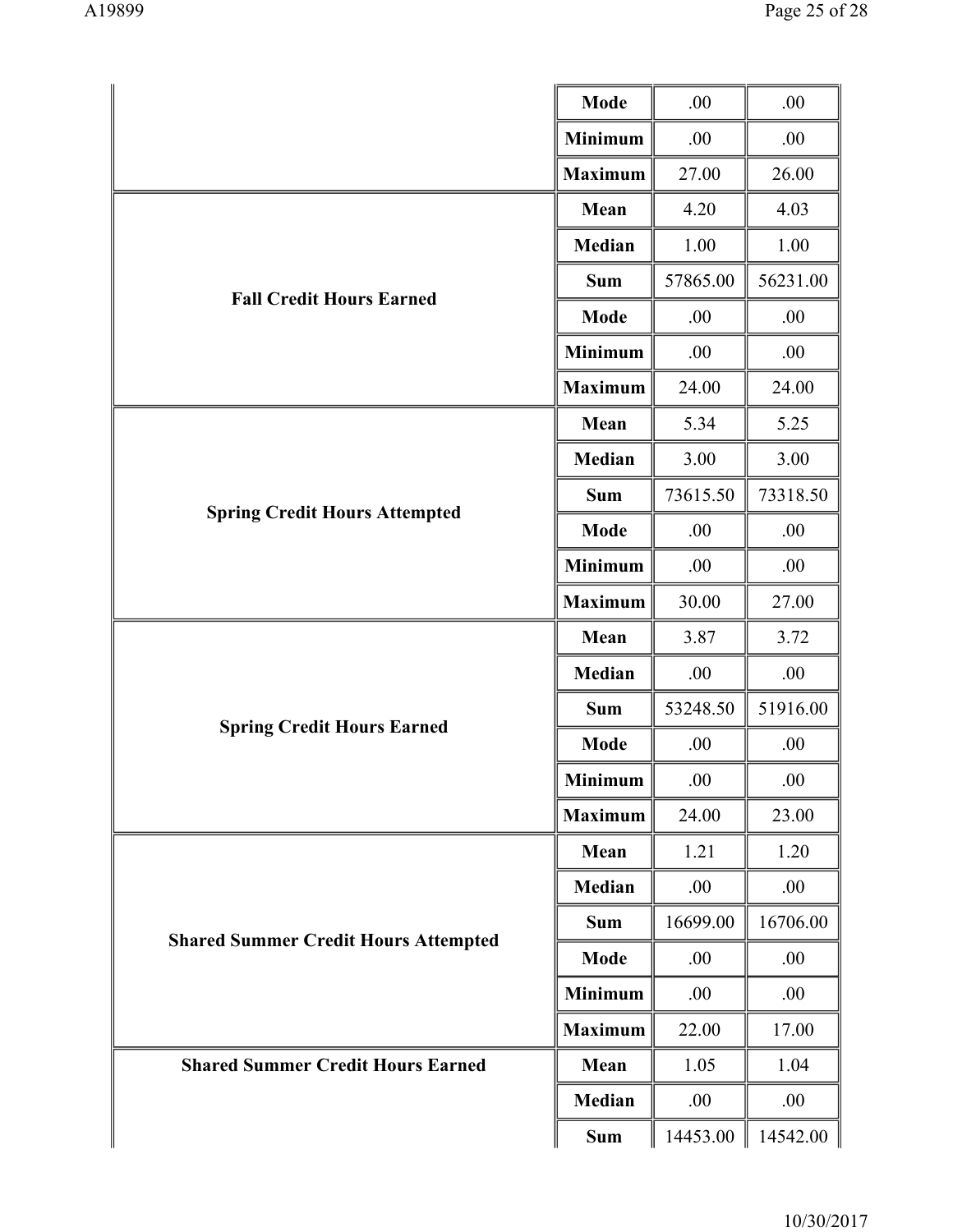|                                             | Mode           | .00              | .00              |
|---------------------------------------------|----------------|------------------|------------------|
|                                             | <b>Minimum</b> | .00              | .00              |
|                                             | <b>Maximum</b> | 14.00            | 17.00            |
|                                             | Mean           | 4.76             | 4.60             |
|                                             | Median         | 3.00             | 3.00             |
|                                             | <b>Sum</b>     | 65515.00         | 64155.00         |
| <b>Shared Fall Credit Hours Attempted</b>   | Mode           | .00              | .00              |
|                                             | <b>Minimum</b> | .00              | .00              |
|                                             | <b>Maximum</b> | 24.00            | 26.00            |
|                                             | Mean           | 3.69             | 3.55             |
|                                             | Median         | .00              | .00              |
|                                             | <b>Sum</b>     | 50858.00         | 49509.00         |
| <b>Shared Fall Credit Hours Earned</b>      | Mode           | .00              | .00              |
|                                             | <b>Minimum</b> | .00              | .00              |
|                                             | <b>Maximum</b> | 24.00            | 24.00            |
|                                             | Mean           | 4.67             | 4.54             |
|                                             | Median         | 3.00             | 3.00             |
| <b>Shared Spring Credit Hours Attempted</b> | <b>Sum</b>     | 64314.00         | 63377.00         |
|                                             | Mode           | .00              | .00              |
|                                             | <b>Minimum</b> | .00              | .00              |
|                                             | <b>Maximum</b> | 30.00            | 25.00            |
|                                             | Mean           | 3.56             | 3.41             |
|                                             | Median         | .00              | .00              |
|                                             | <b>Sum</b>     | 49041.00         | 47563.00         |
| <b>Shared Spring Credit Hours Earned</b>    | Mode           | .00              | .00              |
|                                             | <b>Minimum</b> | .00.             | .00              |
|                                             | <b>Maximum</b> | 24.00            | 23.00            |
| <b>Shared Data Enrollment Type</b>          | Mean           | $\boldsymbol{0}$ | $\boldsymbol{0}$ |
|                                             | Median         | $\boldsymbol{0}$ | $\boldsymbol{0}$ |
|                                             | Sum            | 5088             | 5320             |